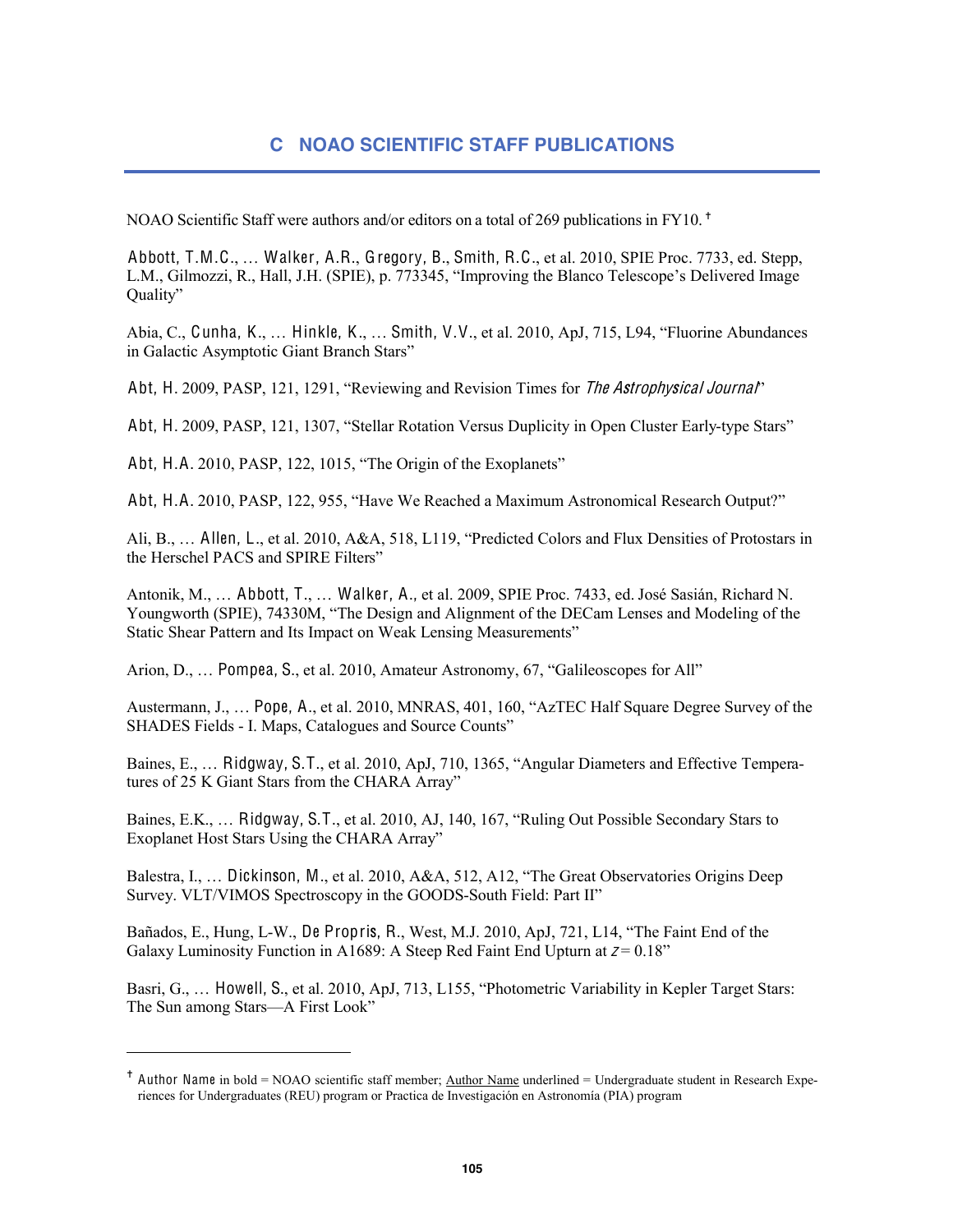Batalha, N.M., ... Howell, S.B., et al. 2010, ApJ, 713, L103, "Pre-spectroscopic False-Positive Elimination of Kepler Planet Candidates"

Beccari, G., ... Saha, A., ... Walker, A.R., et al. 2010, ApJ, 720, 1108, "Progressive Star Formation in the Young Galactic Super Star Cluster NGC 3603"

Beerer, I.M., ... Allen, L.E., et al. 2010, ApJ, 720, 679, "A Spitzer View of Star Formation in the Cygnus X North Complex"

Bono, G., ... Walker, A.R., et al. 2010, ApJ, 708, L74, "On a New Near-Infrared Method to Estimate the Absolute Ages of Star Clusters: NGC 3201 as a First Test Case"

Bono, G., ... Walker, A.R., et al. 2010, PASP, 122, 651, "On the Stellar Content of the Carina Dwarf Spheroidal Galaxy"

Boroson, T.A., Lauer, T.R. 2010, AJ, 140, 390, "Exploring the Spectral Space of Low Redshift QSOs"

Borucki, W., ... Howell, S., ... Sherry, W., et al. 2010, Science, 327, 977, "Kepler Planet-Detection Mission: Introduction and First Results"

Borucki, W.J.,  $\ldots$  Howell, S.B., et al. 2010, ApJ, 713, L126, "Kepler-4b: A Hot Neptune-like Planet of a G0 Star Near Main-Sequence Turnoff"

Bressert, E., ... Allen, L., et al. 2010, MNRAS, L143, "The Spatial Distribution of Star Formation in the Solar Neighbourhood: Do All Stars Form in Dense Clusters?"

Bruntt, H., ... Ridgway, S.T., et al. 2010, A&A, 512, A55, "The Radius and Effective Temperature of the Binary Ap β CrB from CHARA/FLUOR and VLT/NACO Observations"

Brusa, M.,  $\ldots$  Kartaltepe, J., et al. 2010, ApJ, 716, 348, "The XMM-Newton Wide-Field Survey in the Cosmos Field (XMM-COSMOS): Demography and Multiwavelength Properties of Obscured and Un obscured Luminous Active Galactic Nuclei"

Burke, D.L., ... Claver, C., ... Saha, A., ... Smith, R.C., et al. 2010, ApJ, 720, 811, "Precision Determination of Atmospheric Extinction at Optical and Near-Infrared Wavelengths"

Burke, D.L., ... Smith, R.C., et al. 2010, SPIE Proc. 7737, ed. D.R. Silva, A. Peck, B.T. Soifer (SPIE), 77371D, "Calibration of the LSST Instrumental and Atmospheric Photometric Passbands"

Bussmann, R., Dey, A. 2009, ASP Conf. 408, eds. W. Wang, et al. (ASP), 461, "HST Morphologies of  $z \sim 2$  Dust Obscured Galaxies"

Bussmann, R., Dey, A.,  $\ldots$  Jannuzi, B., et al. 2009, ApJ, 705, 184, "Infrared Luminosities and Dust Properties of  $z \approx 2$  Dust-Obscured Galaxies"

Cahoy, K., ... Ridgway, S., et al. 2010, SPIE Proc. 7440, ed. S. Shaklan (SPIE), 74400G, "Science" Performance of the Pupil-Mapping Exoplanet Coronagraphic Observer (PECO)"

Calamida, A., ... Walker, A.R., et al. 2009, ApJ, 706, 1277, "Strömgren Photometry of Galactic Globular Clusters. II. Metallicity Distribution of Red Giants in  $\omega$  Centauri"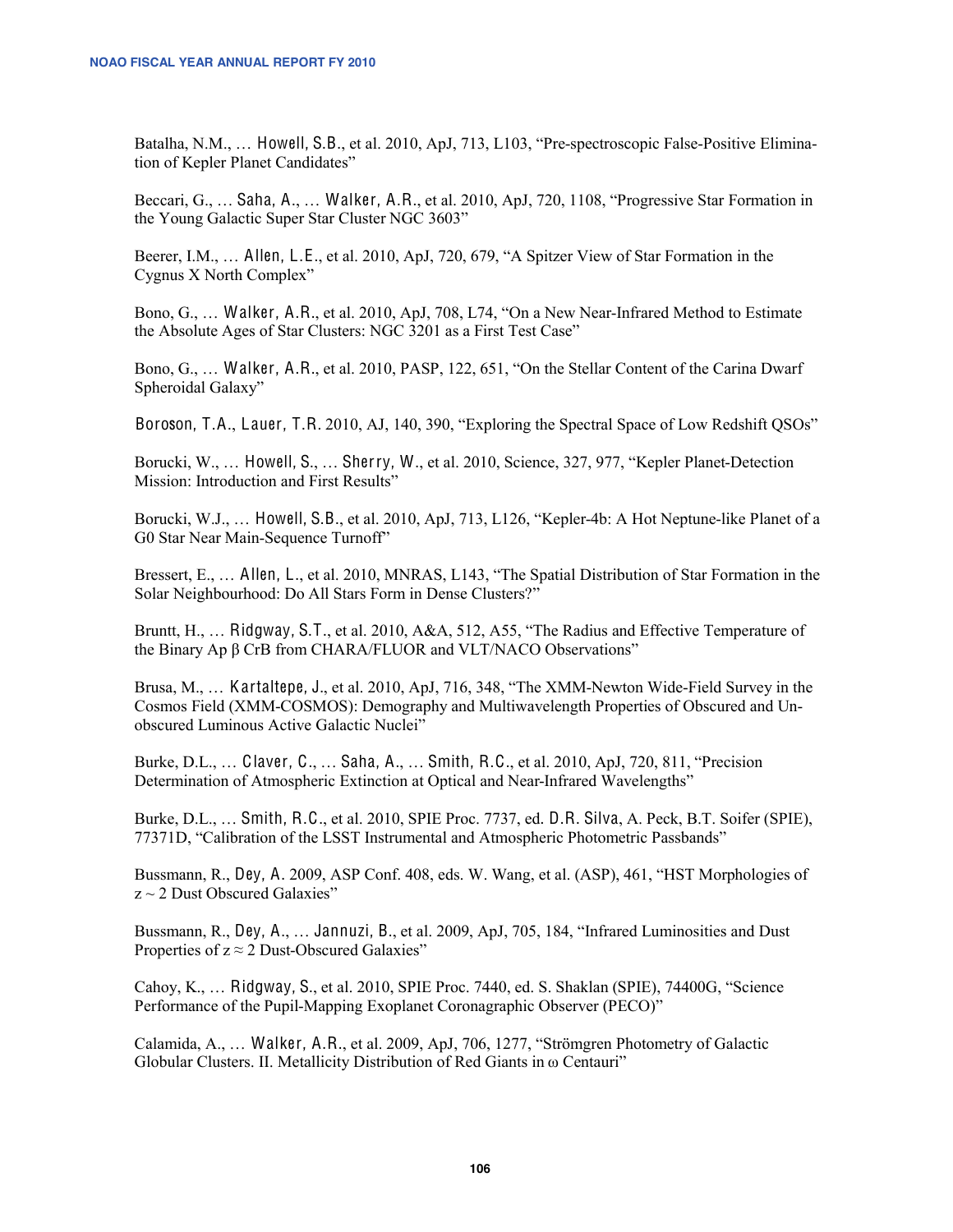Cappellari, M., ... Dickinson, M., et al. 2009, ApJ, 704, L34, "Dynamical Masses of Early-Type Galaxies at  $z \sim 2$ : Are they Truly Superdense?"

Carilli, C.L., ... Dickinson, M., et al. 2010, ApJ, 714, 1407, "Imaging the Molecular Gas in a Submillimeter Galaxy at  $z = 4.05$ : Cold Mode Accretion or a Major Merger?"

Carlberg, J., ... Smith, V., Cunha, K., et al. 2010, IAU Symp. 265, eds. K. Cunha, M. Spite, B. Barbuy (Cambridge), 408, "A New Spin on Red Giant Rapid Rotators: Evidence for Chemical Exchange between Planets and Evolved Stars"

Casey, C., ... Pope, A., et al. 2009, MNRAS, 400, 670, "A Search for Neutral Carbon towards Two  $z = 4.05$  Submillimetre Galaxies, GN20 and GN20.2"

Cassata, P., ... Dickinson, M., ... Lotz, J.M., et al. 2010, ApJ, 714, L79, "The Morphology of Passively Evolving Galaxies at  $z \sim 2$  from Hubble Space Telescope/WFC3 Deep Imaging in the Hubble Ultra Deep Field"

Castellano, M., ... Dickinson, M., et al. 2010, A&A, 511, A20, "Evidence of a Fast Evolution of the UV Luminosity Function beyond Redshift 6 from a Deep HAWK-I Survey of the GOODS-S Field"

Chandar, R., ... Saha, A., ... Walker, A.R., et al. 2010, ApJ, 719, 966, "The Luminosity, Mass, and Age Distributions of Compact Star Clusters in M83 Based on Hubble Space Telescope/Wide Field Camera 3 Observations"

Chapin, E., Pope, A., et al. 2009, MNRAS, 398, 1793, "An AzTEC 1.1mm Survey of the GOODS-N Field - II. Multiwavelength Identifications and Redshift Distribution"

Chemical Abundances in the Universe, IAU Symp. 265, eds. K. Cunha, M. Spite, B. Barbuy (Cambridge), 2010.

Chou, M.-Y., ... Cunha, K., Smith, V.V., et al. 2010, ApJ, 720, L5, "The Chemical Evolution of the Monoceros Ring/Galactic Anticenter Stellar Structure"

Chou, M.-Y., Cunha, K., ... Smith, V., et al. 2010, ApJ, 708, 1290, "A Two Micron All Sky Survey View of the Sagittarius Dwarf Galaxy, VI. 5-Process and Titanium Abundance Variations along the Sagittarius Stream"

Coppin, K., Pope, A., et al. 2010, ApJ, 713, 503, "Mid-Infrared Spectroscopy of Candidate Active Galactic Nuclei-Dominated Submillimeter Galaxies"

Coppin, K., Pope, A., et al. 2010, Hunting for the Dark: The Hidden Side of Galaxy Formation, eds. V. Debattista and C. Popescu (AIP), 80, "Starburst or AGN Dominance in Submillimetre-luminous Candidate AGN?"

Coppin, K.E.K., ... Dickinson, M., et al. 2010, MNRAS, 407, L103, "Detection of Molecular Gas in a Distant Submillimetre Galaxy at  $z = 4.76$  with Australia Telescope Compact Array"

Correia, S., Zinnecker, H., Ridgway, S.T., McCaughrean, M.J. 2009, A&A, 505, 673, "The H<sub>2</sub> Velocity Structure of Inner Knots in HH 212: Asymmetries and Rotation"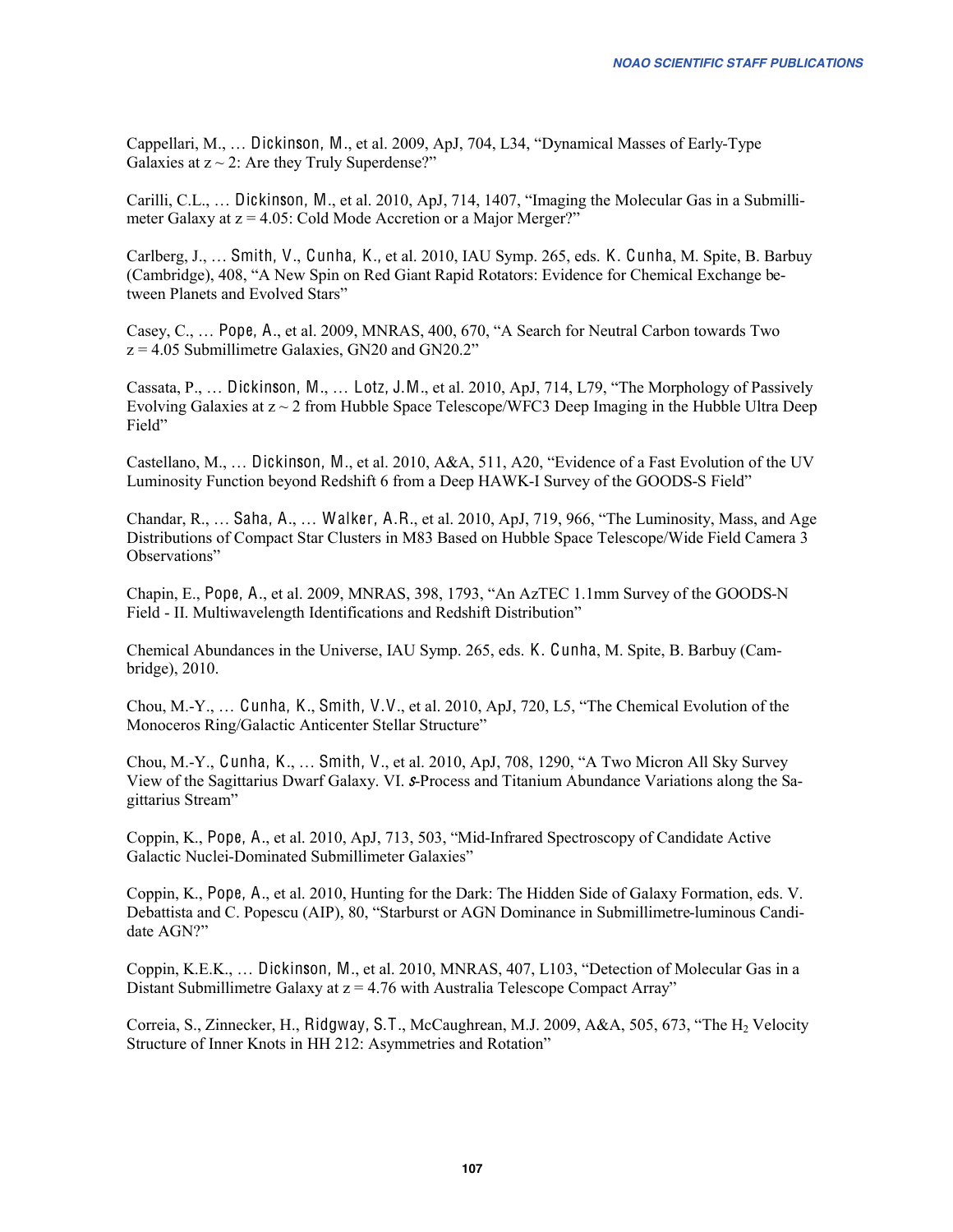Coughlin, J.L., ... Howell, S.B., et al. 2010, ApJ, 717, 776, "Modeling Multi-wavelength Stellar Astrometry. I. SIM Lite Observations of Interacting Binaries"

Crighton, N., ... Jannuzi, B., et al. 2010, MNRAS, 402, 1273, "Galaxies at a Redshift of  $\sim 0.5$  around Three Closely Spaced Quasar Sightlines"

Cunha, K. 2010, IAU Symp. 268, eds. C. Charbonnel, et al. (Cambridge), 243, "Boron Abundances in the Galactic Disk"

Cunha, K., Smith, V.V., et al. 2010, ApJ, 717, 333, "Manganese Abundances in the Globular Cluster  $\omega$ Centauri"

Cunha, K., Spite, M., Barbuy, B. 2010, IAU Symp. 265, eds. K. Cunha, M. Spite, B. Barbuy (Cambridge), "Chemical Abundances in the Universe: Connecting First Stars to Planets"

Daddi, E., ... Dickinson, M., et al. 2010, ApJ, 713, 686, "Very High Gas Fractions and Extended Gas Reservoirs in  $z = 1.5$  Disk Galaxies"

Daddi, E., ... Dickinson, M., et al. 2010, ApJ, 714, L118, "Different Star Formation Laws for Disks Versus Starbursts at Low and High Redshifts"

Daflon, S., Cunha, K., et al. 2009, AJ. 138, 1577, "Sulfur Abundances in the Orion Association B Stars"

Daflon, S., Cunha, K., et al. 2010, IAU Symp. 265, eds. K. Cunha, M. Spite, B. Barbuy (Cambridge), 358, "Sulfur Abundances in Orion B Stars"

Dawson, K.,  $\ldots$  Dey, A.,  $\ldots$  Jannuzi, B., et al. 2009, AJ, 138, 1271, "An Intensive Hubble Space Telescope Survey for  $z > 1$  Type Ia Supernovae by Targeting Galaxy Clusters"

De Propris, R., Harrison, C.D., Mares, P.J. 2010, ApJ, 719, 1582, "Mapping the Galactic Halo with Blue Horizontal Branch Stars from the Two-Degree Field Quasar Redshift Survey"

De Propris, R., Rich, R.M., Mallery, R.C. Howard, C.D. 2010, ApJ, 714, L249, "A Radial Velocity and Calcium Triplet Abundance Survey of Field Small Magellanic Cloud Giants"

De Propris, R., Christlein, D. 2009, Astron. Nachr., 330, 943, "A Composite K-Band Luminosity Function for Cluster Galaxies"

De Propris, R., et al. 2010, AJ, 139, 794, "An Upper Limit to the Dry Merger Rate at  $\langle \gg \sim 0.55 \rangle$ "

De Young, D. 2010, ApJ, 710, 743, "How Does Radio AGN Feedback Feed Back?"

De Young, D. 2010, Proceedings of Astroinformatics 2010, ed. G. Djorgovski, "New Science—A View" from the VO Perspective"

Dey, A., et al. 2009, ASP Conf.  $408$ , eds. W. Wang, et al. (ASP),  $411$ , "The Pedigrees of DOGs (Dust-Obscured Galaxies)"

Di Cecco, A., ... Walker, A.R., et al. 2010, ApJ, 712, 527, "On the  $\Delta$  VHB bump Parameter in Globular Clusters"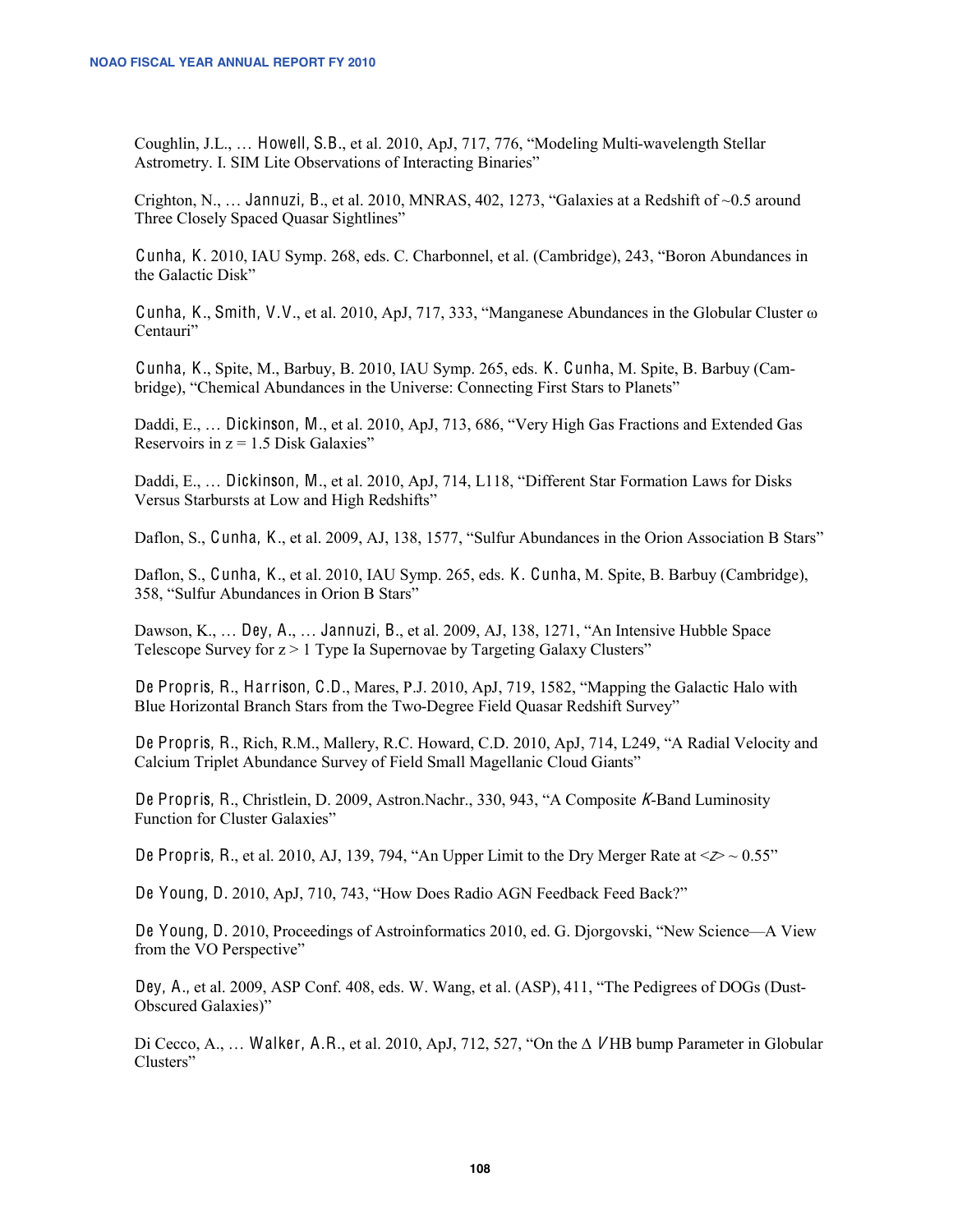Di Cecco, A., ... Walker, A.R., et al. 2010, PASP, 122, 991, "On the Absolute Age of the Globular Cluster M92"

Di Stefano, R., Howell, S., et al. 2010, ApJ, 712, 142, "A Search for Asteroids, Moons, and Rings Orbiting White Dwarfs"

Diehl, H.T., Abbott, T.M.C., ... Walker, A., et al. 2010, SPIE Proc. 7735, ed. I. McLean, S. Ramsay, H. Takami (SPIE), 77353I, "Testing the Dark Energy Camera on a Telescope Simulator"

Digby-North, J.A., ... Reddy, N.A., et al. 2010, MNRAS, 407, 846, "Excess AGN Activity in the  $z = 2.30$  Protocluster in HS 1700+64"

Dokter, E.F.C., Pompea, S.M., Sparks, R.T., Walker, C.E. 2010, SPIE Proc. 7783, ed. G. Groot Gregory (SPIE), 778309, "The Development of Formative Assessment Probes for Optics Education"

Dopita, M., ... Saha, A., ... Walker, A., et al. 2010, ApJ, 710, 964, "Supernova Remnants and the Interstellar Medium of M83: Imaging and Photometry with the Wide Field Camera 3 on the Hubble Space Telescope"

Dopita, M.A., ... Saha, A., Walker, A.R., et al. 2010, Ap&SS, 330, 123, "Supernova Remnants, Planetary Nebulae and the Distance to NGC 4214"

Drory, N., ... Kartaltepe, J., et al. 2009, ApJ, 707, 1595, "The Bimodal Galaxy Stellar Mass Function in the COSMOS Survey to  $z \sim 1$ : A Steep Faint End and a New Galaxy Dichotomy"

Dunham, E.W., ... Howell, S.B., et al. 2010, ApJ, 713, L136, "Kepler-6b: A Transiting Hot Jupiter Orbiting a Metal-Rich Star"

Eisenhardt, P. ... Dey, A., et al. 2010, AJ, 139, 2455, "Ultracool Field Brown Dwarf Candidates Selected at  $4.5 \mu m$ "

Elbaz, D., ... Dickinson, M., et al. 2010, A&A, 518, L29, "Herschel Unveils a Puzzling Uniformity of Distant Dusty Galaxies"

Els, S.G., Abbott, T.M.C., ... Berdja, A., et al. 2010, SPIE Proc. 7733, ed. L.M. Stepp, R. Gilmozzi, Helen J. Hall (SPIE), 77333X, "Monitoring of the Environmental Conditions inside the Dome of the 4m Telescope at CTIO"

Erb, D.K., ... Reddy, N.A., et al. 2010, ApJ, 719, 1168, "Physical Conditions in a Young, Unreddened, Low-Metallicity Galaxy at High Redshift"

Estrada, J., ... Abbott, T., ... Walker, A., et al. 2010, SPIE Proc. 7735, ed. I. McLean, S. Ramsay, H. Takami (SPIE), 77351R, "Focal Plane Detectors for Dark Energy Camera (DECam)"

Farrington, C.D., ... Ridgway, S.T., et al. 2010, AJ, 139, 2308, "Separated Fringe Packet Observations with the CHARA Array. I. Methods and New Orbits for  $\gamma$  Draconis, HD 184467, and HD 198084"

Fekel, F.C., Hinkle, K.H., Joyce, R.R., Wood, P.R. 2010, AJ, 139, 1315, "Infrared Spectroscopy of Symbiotic Stars. VIII. Orbits for Three S-Type Systems: AE Arae, Y Coronae Australis, and SS 73-147"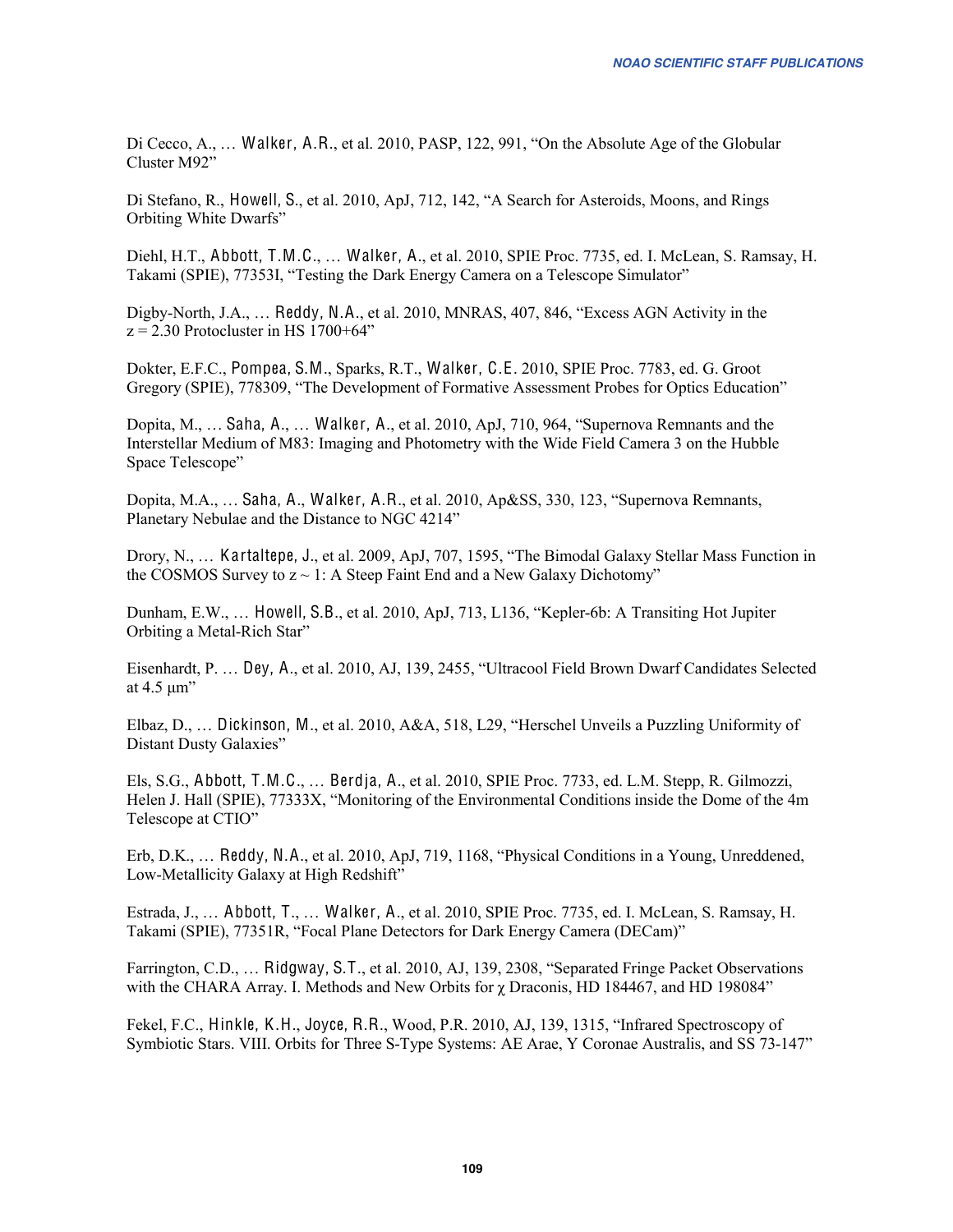Finkelstein, S.L., ... Reddy, N.A., ... Dickinson, M., et al. 2010, ApJ, 719, 1250, "On the Stellar Populations and Evolution of Star-forming Galaxies at  $6.3 < z < 8.6$ "

Fiorentino, G., ... Lauer, T., Saha, A., Mighell, K., et al. 2010, ApJ, 708, 817, "RR Lyrae Variables in M32 and the Disk of M31"

Fiorentino, G., ... Lauer, T.R., Saha, A., Mighell, K.J., et al. 2010, IAU Symp. 262, eds. G. Bruzual and S. Charlot (Cambridge), 333, "M32: Is there an Ancient and Metal-Poor Stellar Population?"

Fiorentino, G., ... Saha, A., et al. 2010, ApJ, 711, 808, "Multi-Epoch Hubble Space Telescope Observations of IZw18: Characterization of Variable Stars at Ultra-low Metallicities"

Fischer, W.J., ... Allen, L.E., et al. 2010, A&A, 518, L122, "Herschel-PACS Imaging of Protostars in the HH 1-2 Outflow Complex"

Flaugher, B.L., Abbott, T.M.C., ... Smith, R.C., ... Walker, A.R., et al. 2010, SPIE Proc. 7735, ed. I. McLean, S. Ramsay, H. Takami (SPIE), 77350D, "Status of the Dark Energy Survey Camera (DECam) Project"

Furness, J.P., ... Blum, R., et al. 2010, MNRAS, 403, 1433, "Mid-Infrared Diagnostics of Metal-Rich HII Regions from VLT and Spitzer Spectroscopy of Young Massive Stars in W31"

Garcia-Hernandez, D.A., ... Hinkle, K.H., et al. 2010, ApJ, 714, 144, "Oxygen Isotopic Ratios in Cool R Coronae Borealis Stars"

Garg, A., ... Olsen, K., et al. 2010, AJ, 140, 328, "High-Amplitude  $\delta$ -Scutis in the Large Magellanic Cloud"

Ghezzi, L., Cunha, K., ... Smith, V., ... Schuler, S., et al. 2010, IAU Symp. 265, eds. K. Cunha, M. Spite, B. Barbuy (Cambridge), 432, "Stellar Parameters for a Sample of Stars with Planets"

Ghezzi, L., Cunha, K., Smith, V.V., ... Schuler, S.C., et al. 2010, ApJ, 720, 1290, "Stellar Parameters and Metallicities of Stars Hosting Jovian and Neptunian Mass Planets: A Possible Dependence of Planetary Mass on Metallicity"

Glikman, E., ... Dev. A., Jannuzi, B., et al. 2010, ApJ, 710, 1498. "The Faint End of the Quasar Luminosity Function at  $z \sim 4$ "

Gogarten, S.M., ... Olsen, K., et al. 2010, ApJ, 712, 858, "The Advanced Camera for Surveys Nearby Galaxy Survey Treasury. V. Radial Star Formation History of NGC 300"

González-García, A., Stanghellini, L., et al. 2010, ApJ, 710, 1589, "The Intergalactic Stellar Population from Mergers of Elliptical Galaxies with Dark Matter Halos"

Gressler, W.J., ... Saha, A., et al. 2010, SPIE Proc. 7739, eds. E. Atad-Ettedgui and D. Lemke (SPIE), 77381P, "Calibration Dome Screen for the Large Synoptic Survey Telescope"

Greve, T.R., ... Dickinson, M., et al. 2010, ApJ, 719, 483, "A LABOCA Survey of the Extended Chandra Deep Field South—Submillimeter Properties of Near-Infrared Selected Galaxies"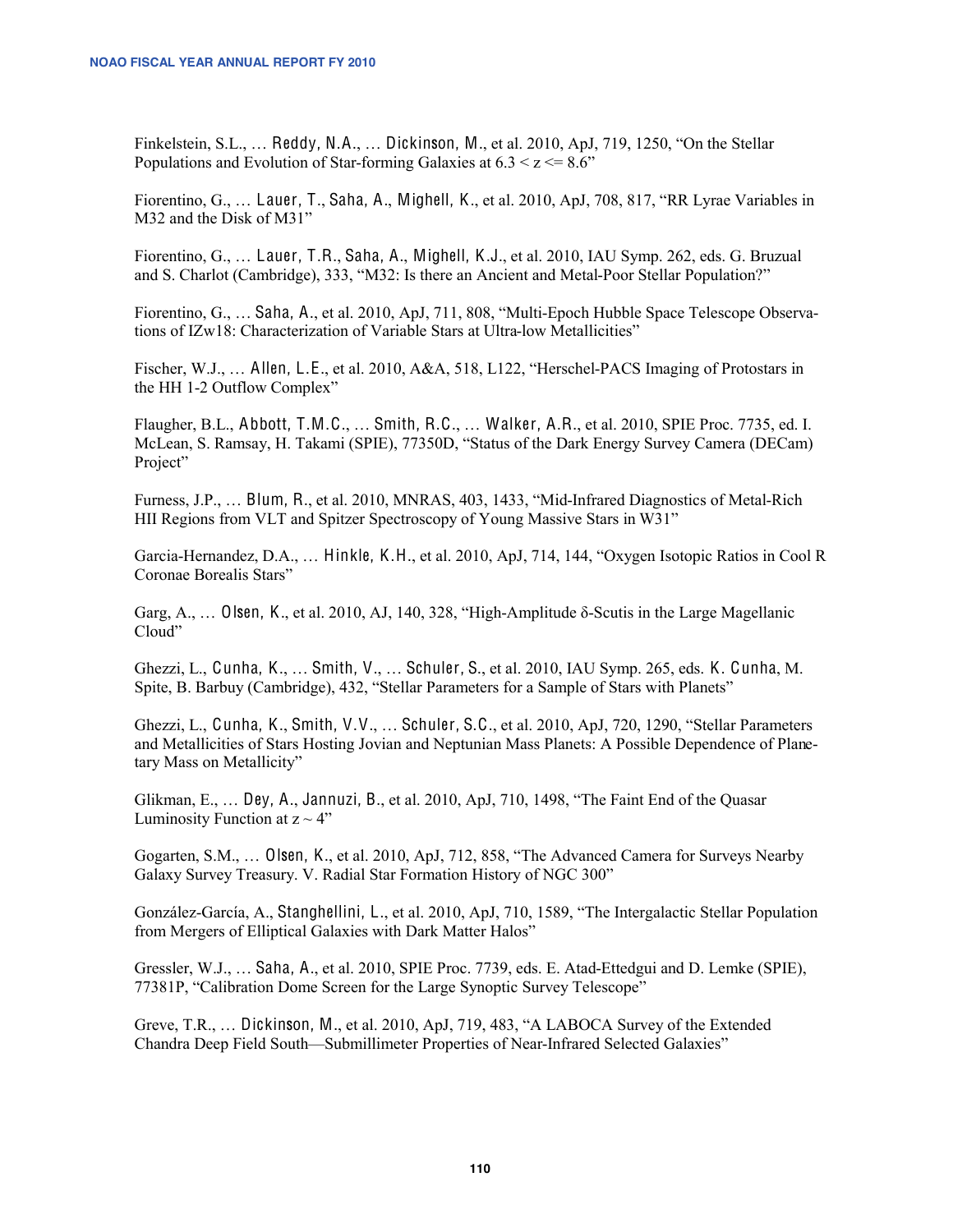Güdel, M., ... Najita, J.R., et al. 2010, A&A, 519, A113, "On the Origin of [Ne II] 12.81 µm Emission from Pre-main Sequence Stars: Disks, Jets, and Accretion"

Guyon, O., ... Ridgway, S., et al. 2010, SPIE Proc. 7440, ed. S. Shaklan (SPIE), 74400F, "Detecting and Characterizing Exoplanets with a 1.4-m Space Telescope: The Pupil Mapping Exoplanet Coronagraphic Observer (PECO)"

Harbeck, D.R., ... Jacoby, G.H., et al. 2010, SPIE Proc. 7735, eds. I. McLean, S. Ramsay, H. Takami (SPIE), 77350G, "The WIYN One Degree Imager: Project Update 2010"

Harrison, T.E., Bornak, J., Rupen, M.P., Howell, S.B., et al. 2010, ApJ, 710, 325, "Additional Spitzer IRS Spectroscopy of Three Intermediate Polars: The Detection of a Mid-Infrared Synchrotron Flare from V1223 Sagittarii"

Harsono, D., De Propris, R. 2009, Astron. Nachr., 330, 937, "The Evolution of Cluster Dwarfs"

Hase, F., Wallace, L., et al. 2010, J. Quant Spectros. Rad. Trans., 111, 521, "The ACE-FTS Atlas of the Infrared Solar Spectrum"

Hathi, N.P., ... Saha, A., ... Walker, A.R., et al. 2010, ApJ, 720, 1708, "UV-Dropout Galaxies in the Goods-South Field from WFC3 Early Release Science Observations"

Haubois, X., ... Ridgway, S.T., et al. 2009, A&A, 508, 923, "Imaging the Spotty Surface of Betelgeuse in the H Band"

Hiner, K.D., ... Ridgway, S., et al. 2009, ApJ, 706, 508, "An Infrared Comparison of Type-1 and Type-2 Quasars"

Hinkle, K.H., Joyce, R.R., Najita, J.R. 2010, SPIE Proc. 7735, eds. I. McLean, S. Ramsay, H. Takami (SPIE), 77356U, "Design Inputs for a High-Performance High-Resolution Near-Infrared Spectrograph"

Hoard, D.W., Howell, S.B., et al. 2010, ApJ, 714, 549, "Taming the Invisible Monster: System Parameter Constraints for ε Aurigae from the Far-Ultraviolet to the Mid-Infrared"

Hodge, P., ... Olsen, K., et al. 2010, PASP, 122, 745, "A Photometric Catalog of 77 Newly Recognized Star Clusters in M31"

Howell, S.B. 2010, JAAVSO, 38, 141, "Kepler Observations of Variable Stars"

Howell, S.B., et al. 2010, AJ, 139, 1771, "K-band Spectroscopy of (Pre-)Cataclysmic Variables: Are Some Donor Stars Really Carbon Poor?"

Hung, L-W., Bañados, E., De Propris, R., West, M.J. 2010, ApJ, 720, 1483, "The Galaxy Alignment Effect in Abell 1689: Evolution, Radial, and Luminosity Dependence"

Ibar, E., ... Pope, A., et al. 2010, MNRAS, 401, L53, "Deep Multi-frequency Radio Imaging in the Lockman Hole - II. The Spectral Index of Submillimetre Galaxies"

Indriolo, N., Hobbs, L.M., Hinkle, K.H., McCall, B.J. 2009, ApJ, 703, 2131, "Interstellar Metastable Helium Absorption as a Probe of the Cosmic-ray Ionization Rate"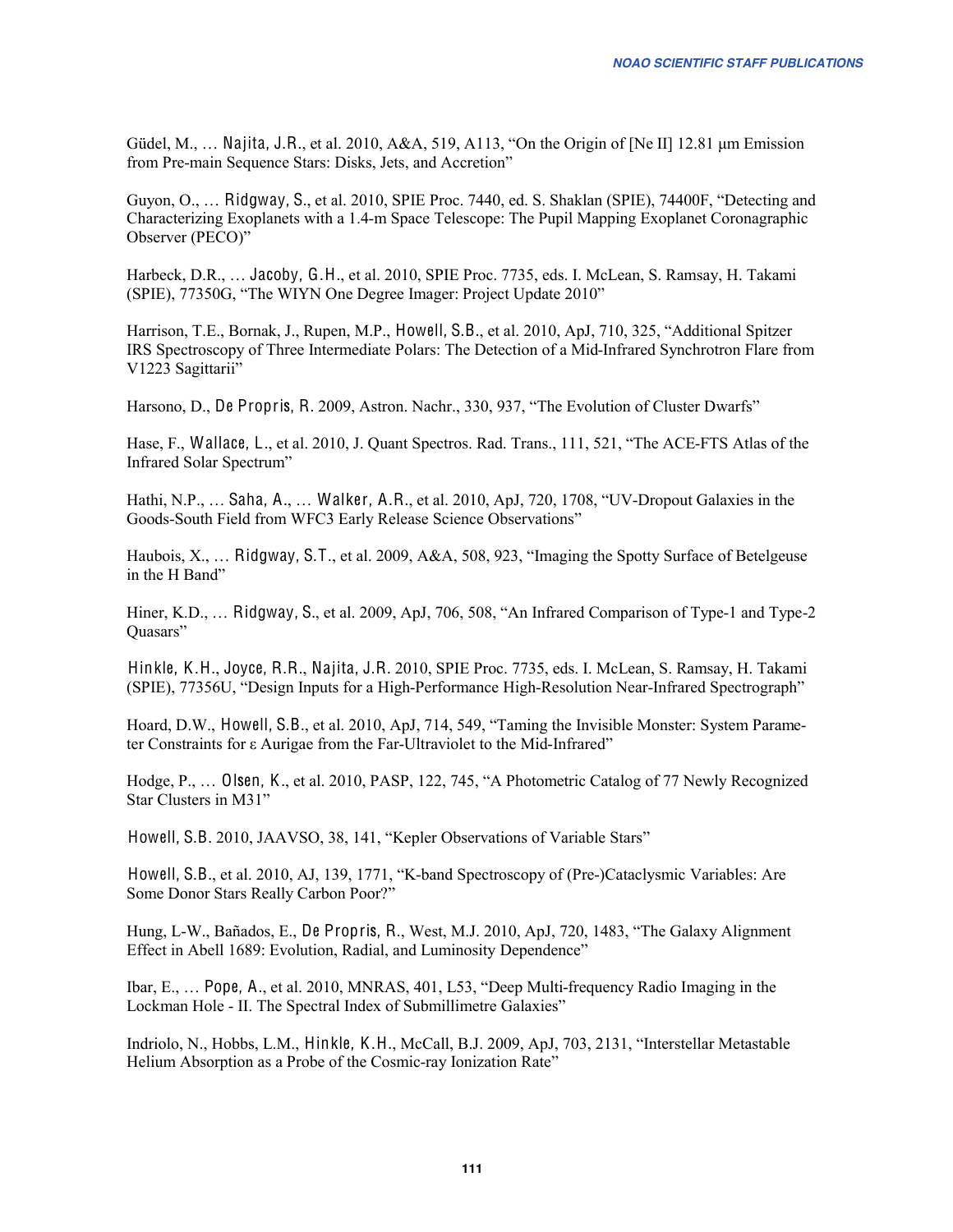Ivison, R., ... Dickinson, M., et al. 2010, MNRAS, 402, 245, "BLAST: The Far-Infrared/Radio Correlation in Distant Galaxies"

Jacoby, G.H., et al. 2010, PASA, 27, 156, "Searching for Faint Planetary Nebulae Using the Digital Sky Survey"

Jacoby, G.H., Howell, S.B., et al. 2010, SPIE Proc. 7735, eds. I. McLean, S. Ramsay, H. Takami (SPIE), 77353D, "QUOTA: The Prototype Camera for the WIYN One Degree Imager (ODI)"

Kartaltepe, J., et al. 2010, ApJ, 709, 572, "A Multiwavelength Study of a Sample of 70 µm Selected Galaxies in the COSMOS Field. I. Spectral Energy Distributions and Luminosities"

Kartaltepe, J.S., et al. 2010, ApJ, 721, 98, "A Multiwavelength Study of a Sample of 70 µm Selected Galaxies in the COSMOS Field. II. The Role of Mergers in Galaxy Evolution"

Kemper, F., ... Blum, R.D., et al. 2010, PASP, 122, 683, "The SAGE-Spec Spitzer Legacy Program: The Life Cycle of Dust and Gas in the Large Magellanic Cloud"

King, J.R., Schuler, S.C., Hobbs, L.M., Pinsonneault, M.H. 2010, ApJ, 710, 1610, "Li I and K I Scatter in Cool Pleiades Dwarfs"

Kinman, T.D., et al. 2010, AJ, 139, 2014, "Low-Amplitude Variables: Distinguishing RR Lyrae Stars from Eclipsing Binaries"

Kinman, T.D., et al. 2010, IBVS, 5935, 1, "Radial Velocities for Twelve Pulsating Variables in the Anticenter"

Knappenberger, P., Daou, D., Pompea, S.M., Scherrer, D. 2010, ASP Conf. 431, eds. J. Barnes, et al. (ASP), 23, "International Year of Astronomy: Can We Keep the Party Going?"

Knezek, P., ... Glaspey, J., ... Jacoby, G., et al. 2010, SPIE Proc. 7735, eds. I. McLean, S. Ramsay, H. Takami (SPIE), 77357D, "The Upgraded WIYN Bench Spectrograph"

Koch, D.G., ... Howell, S., et al. 2010, ApJ, 713, L131, "Discovery of the Transiting Planet Kepler-5b"

Koch, D.G., Howell, S.B., et al. 2010, ApJ, 713, L79, "Kepler Mission Design, Realized Photometric Performance, and Early Science"

Kolengber, K. ... Kunder, A., et al. 2010, ApJ, 713, L198, "First Kepler Results on RR Lyrae Stars"

Kornei, K., ... Reddy, N., et al. 2010, ApJ, 711, 693, "The Relationship between Stellar Populations and Lyα Emission in Lyman Break Galaxies"

Kotani, T., ... Ridgway, S.T., et al. 2010, SPIE Proc. 7734, eds. W. Danchi, F. Delplancke, J. Rajagopal (SPIE), 77343O, "Development of a High-Dynamic Range Imaging Instrument for a Single Telescope by a Pupil Remapping System"

Kozlowski, S., ... Dey, A., ... Jannuzi, B.T., et al. 2010, ApJ, 716, 530, "Mid-Infrared Variability from the Spitzer Deep Wide-Field Survey"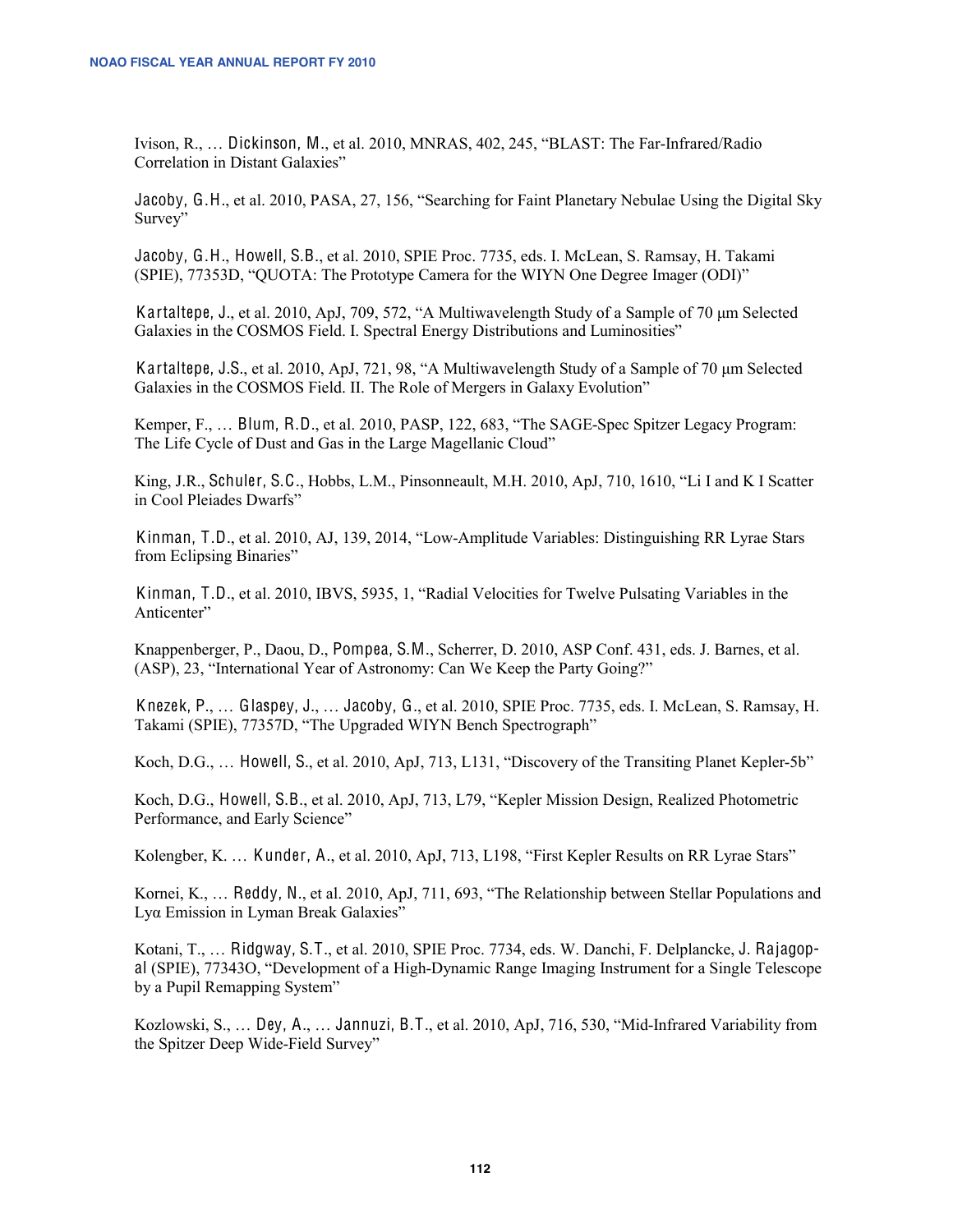Kraemer, K.E., ... Allen, L.E., et al. 2010, AJ, 139, 2319, "Circumstellar Structure around Evolved Stars in the Cygnus-X Star Formation Region"

Krisciunas, K., Bogglio, H., Sanhueza, P., Smith, M.G. 2010, PASP, 122, 373, "Light Pollution at High Zenith Angles, as Measured at Cerro Tololo Inter-American Observatory"

Krisciuna, K., ... Cartier, R., ... Knox, E., et al. 2009, AJ, 138, 1584, "The Fast Declining Type Ia Supernova 2003gs, and Evidence for a Significant Dispersion in Near-Infrared Absolute Magnitudes of Fast Decliners at Maximum Light"

Kubik, D., ... Abbott, T., ... Walker, A., et al. 2010, SPIE Proc. 7735, ed. I. McLean, S. Ramsay, H. Takami (SPIE), 77355C, "Automated Characterization of CCD Detectors for DECam"

Lacour, S., ... Ridgway, S.T., et al. 2009, ApJ, 707, 632, "The Pulsation of  $\gamma$  Cygni Imaged by Optical Interferometry: A Novel Technique to Derive Distance and Mass of Mira Stars"

Lagarde, N., ... Smith, V.V., et al. 2010, IAU Symp. 268, eds. C. Charbonnel, et al. (Cambridge), 423, "Li Survey in Giant Stars: Probing Non-standard Stellar Physics"

Lah, P. ... De Propris, R., et al. 2009, MNRAS, 399, 1447, "The H I Gas Content of Galaxies around Abell 370, a Galaxy Cluster at  $z = 0.37$ "

Laird, E., ... Pope, A., et al. 2010, MNRAS, 401, 2763, "On the X-ray Properties of Sub-mm-selected Galaxies"

Latham, D.W., ... Howell, S.B., et al. 2010, ApJ, 713, L140, "Kepler-7b: A Transiting Planet with Unusually Low Density"

Lawrence, J., ... Olsen, K., et al. 2009, PASA, 26, 379, "The Science Case for PILOT I: Summary and Overview"

Lawrence, J., ... Olsen, K., et al. 2009, PASA, 26, 415, "The Science Case for PILOT III: The Nearby Universe"

Lebzelter, T., ... Hinkle, K.H., et al. 2010, A&A, 517, A6, "Abundance Analysis for Long Period Variables. Velocity Effects Studied with O-Rich Dynamic Model Atmospheres"

Lee, N., ... Kartaltepe, J.S., et al. 2010, ApJ, 717, 175, "A Far-Infrared Characterization of 24 µm Selected Galaxies at  $0 \le z \le 2.5$  using Stacking at 70  $\mu$ m and 160  $\mu$ m in the COSMOS Field"

Lin, L., ... Lotz, J., et al. 2010, ApJ, 718, 1158, "Where Do Wet, Dry, and Mixed Galaxy Mergers Occur? A Study of the Environments of Close Galaxy Pairs in the DEEP2 Galaxy Redshift Survey"

Lin, Y-T., Ostriker, J.P., Miller, C.J. 2010, ApJ, 715, 1486, "A New Test of the Statistical Nature of the **Brightest Cluster Galaxies"** 

Linnell, A.P., ... Howell, S.B., et al. 2010, ApJ, 713, 1183, "GALEX and Optical Light Curves of WX LMi, SDSSJ103100.5+202832.2, and SDSSJ121209.31+013627.7"

Lombardi, G., ... Tokovinin, A., et al. 2010, SPIE Proc. 7733, ed. L.M. Stepp., R. Gilmozzi., Hellen J. Hall (SPIE), 77334D, "Surface Laver Characterization at Paranal Observatory"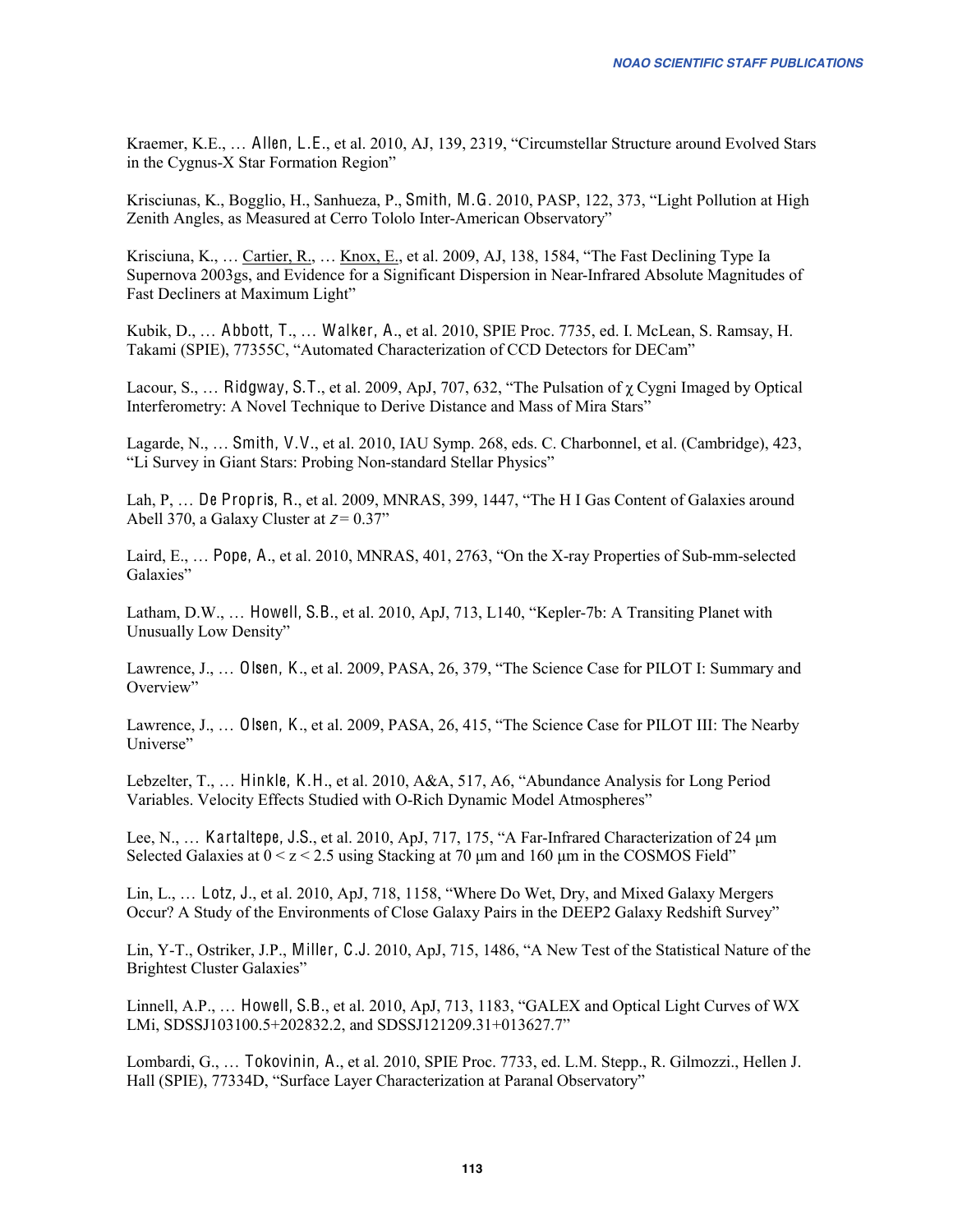Lotz, J. M., et al. 2010, MNRAS, 404, 575, "The Effect of Mass Ratio on the Morphology and Timescales of Disc Galaxy Mergers"

Lotz, J.M., et al. 2010, MNRAS, 404, 590, "The Effect of Gas Fraction on the Morphology and Timescales of Disc Galaxy Mergers"

Luginbuhl, C.B., Walker, C.E., Wainscoat, R.J. 2009, Physics Today, 62, 32, "Lighting and Astronomy"

Lyubenova, M.,  $\dots$  Silva, D.R., et al. 2010, A&A, 510, A19, "Integrated K-Band Spectra of Old and Intermediate-Age Globular Clusters in the Large Magellanic Cloud"

Magdis, G.E., ... Dickinson, M., et al. 2010, ApJ, 714, 1740, "A Multi-wavelength View of the Star Formation Activity at  $z \sim 3$ "

Magdis, G.E. ... Dickinson, M., et al. 2010, ApJ, 720, L185. "A First Glimpse into the Far-IR Properties of High-z UV-Selected Galaxies: Herschel/PACS Observations of  $z \sim 3$  LBGs"

Magrini, L., Stanghellini, L., et al. 2010, A&A, 512, A63, "Metal Production in M 33: Space and Time Variations"

Majewski, S., ... Cunha, K., Smith, V., et al. 2010, IAU Symp. 265, eds. K. Cunha, M. Spite, B. Barbuy (Cambridge), 364, "Chemical Fingerprinting and Chemical Analysis of Galactic Halo Substructure"

Maraston, C., ... Dickinson, M., et al. 2010, MNRAS, 407, 830, "Star Formation Rates and Masses of  $z \sim 2$  Galaxies from Multicolour Photometry"

Marconi, M., ... Saha, A., et al. 2010, ApJ, 713, 615, "Pulsation Models for Ultra-low ( $Z = 0.0004$ ) Metallicity Classical Cepheids"

Mármol-Queraltó, E., ... Silva, D.R., et al. 2009, ApJ, 705, L199, "Evidence for Intermediate-Age Stellar Populations in Early-Type Galaxies from K-Band Spectroscopy"

Mármol-Queraltó, E., ... Silva, D.R., et al. 2010, IAU Symp. 262, eds. G. Bruzual and S. Charlot (Cambridge), 85, "Stellar Population Study in Early-Type Galaxies: An Approach from the K Band"

Martinez, P., Kolb, J., Tokovinin, A., Sarazin, M. 2010, A&A, 516, A90, "Atmospheric Image Blur with Finite Outer Scale or Partial Adaptive Correction"

Mason, B.D., Hartkopf, W.I., Tokovinin, A. 2010, AJ, 140, 735. "Binary Star Orbits. IV. Orbits of 18 Southern Interferometric Pairs"

Maurer, J.I., ... Matheson, T., et al. 2010, MNRAS, 402, 161, "Characteristic Velocities of Stripped-Envelope Core-Collapse Supernova Cores"

McConnell, N.J., ... Lauer, T.R., et al. 2010, IAU Symp. 267, eds. B. Peterson, R. Somerville, T. Storchi-Bergmann (Cambridge), 208, "Adaptive Optics-Based Measurements of the Black Hole in Abell 2162-BCG"

Meixner, M., ... Knezek, P., ... Joyce, R., et al. 2010, SPIE Proc. 7735, eds. I. McLean, S. Ramsay, H. Takami (SPIE), 77353N, "Performance of the WIYN High-Resolution Infrared Camera"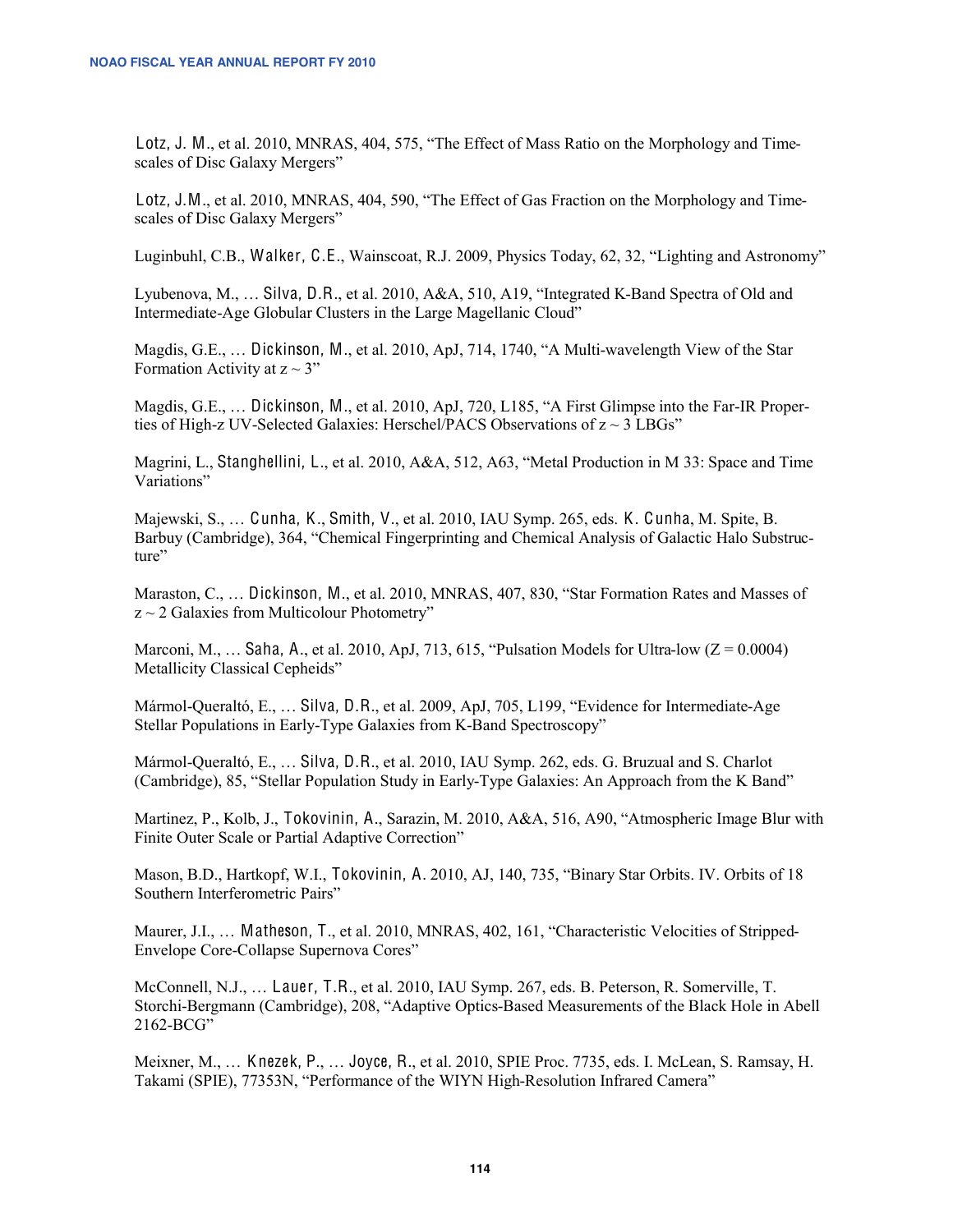Meixner, M., ... Knezek, P., ... Joyce, R.R., et al. 2010, PASP, 122, 451, "Design Overview and Performance of the WIYN High Resolution Infrared Camera (WHIRC)"

Mendez, B., ... Walker, C.E., Pompea, S.M., et al. 2010, ASP Conf. 431, eds. J. Barnes, et al. (ASP), 324, "The Spectrum of Citizen Science Projects in Astronomy and Space Science"

Mérand, A., ... Ridgway, S.T., et al. 2010, A&A, 517, A64, "Interferometric Radius and Limb Darkening of the Asteroseismic Red Giant n Serpentis with the CHARA Array"

Meurer, G.R., ... Smith, R.C., et al. 2010, ApJ, 695, 765, "Evidence for a Nonuniform Initial Mass Function in the Local Universe"

Monachesi, A., ... Lauer, T.R., ... Mighell, K., et al. 2010, IAU Symp. 262, eds. G. Bruzual and S. Charlot (Cambridge), 135, "The Stellar Populations of M32: Resolving the Nearest Elliptical with HST **ACS/HRC"** 

Morrison, G.E., ... Dickinson, M., et al. 2010, ApJS, 188, 178, "Very Large Array 1.4 GHz Observations of the GOODS-North Field: Data Reduction and Analysis"

Muzerolle, J., ... Allen, L., ... Sherry, W., et al. 2009, ApJ, 704, L15, "Evidence for Dynamical Changes in a Transitional Protoplanetary Disk with Mid-Infrared Variability"

Muzerolle, J., Allen, L., et al. 2010, ApJ, 708, 1107, "A Spitzer Census of Transitional Protoplanetary Disks with AU-Scale Inner Holes"

Najita, J., ... Strom, S., et al. 2010, ApJ, 712, 274, "Spitzer Spectroscopy of the Transition Object TW Hya"

Nantais, J., ... Olsen, K., et al. 2010, AJ, 139, 1178, "Nearby Spiral Galaxy Globular Cluster Systems. II. Globular Cluster Metallicities in NGC 300"

Narayanan, D., Dey, A., et al. 2010, MNRAS, 407, 1701, "A Physical Model for  $z \sim 2$  Dust-obscured Galaxies"

Nemec, J.M., ... Walker, A.R., Jeon, Y-B. 2009, AJ, 138, 1310, "Variable Stars in the Large Magellanic Cloud Globular Cluster NGC 2257. I. Results Based on 2007–2008 B. V Photometry"

Neugent, K.F., ... Olsen, K., et al. 2010, ApJ, 719, 1784, "Yellow Supergiants in the Small Magellanic Cloud: Putting Current Evolutionary Theory to the Test"

Observatory Operations: Strategies, Processes, and Systems III, SPIE Proc. 7737, eds. D.R. Silva, A. Peck, B.T. Soifer (SPIE), 2010

Okamoto, Y.K., ... Najita, J., et al. 2010, SPIE Proc. 7735, eds. I. McLean, S. Ramsay, H. Takami (SPIE), 773550, "The Science Drivers for a Mid-Infrared Instrument for the TMT"

Olivares E., F., ... Matheson, T., et al. 2010, ApJ, 715, 833, "The Standardized Candle Method for Type II Plateau Supernovae"

Olszewski, E., Saha, A., Knezek, P., et al. 2009, AJ, 138, 1570, "A 500 Parsec Halo Surrounding the Galactic Globular NGC 1851"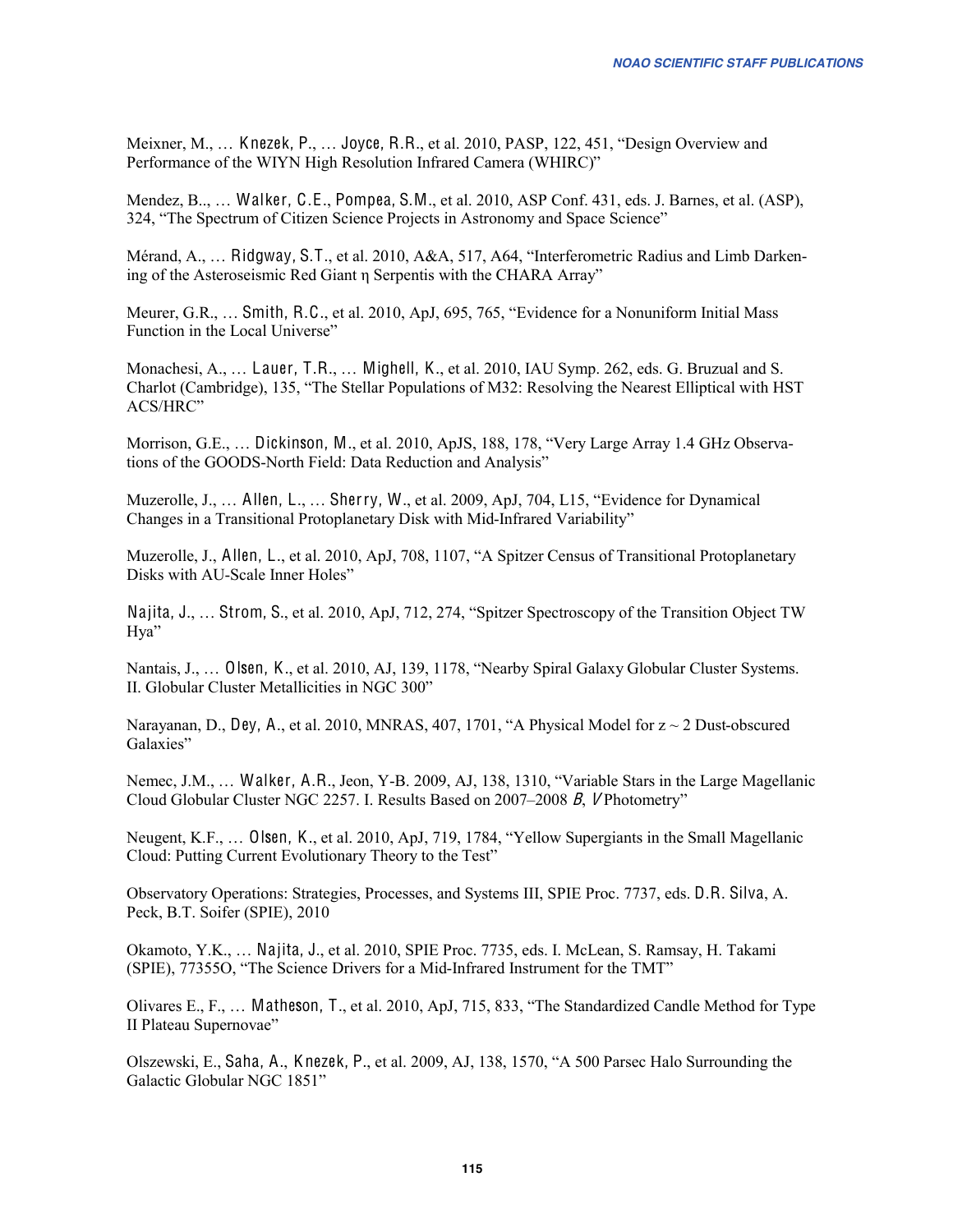Ouchi, M., ... Dickinson, M., et al. 2009, ApJ, 706, 1136, "Large Area Survey for  $z = 7$  Galaxies in SDF and GOODS-N: Implications for Galaxy Formation and Cosmic Reionization"

Papovich, C., ... Lotz, J., et al. 2010, ApJ, 716, 1503, "A Spitzer-Selected Galaxy Cluster at  $z = 1.62$ "

Pellerin, A., ... Knezek, P., et al. 2010, IAU Symp. 262, eds. G. Bruzual and S. Charlot (Cambridge), 406, "Young Stellar Populations in the Collisional Ring Galaxy NGC 922"

Pellerin, A., ... Knezek, P.M., et al. 2010, AJ. 139, 1369, "The Star Cluster Population of the Collisional Ring Galaxy NGC 922"

Pellerin, A., ... Knezek, P.M., et al. 2010, ASP Conf. 423, eds. B. Smith, et al. (ASP), 19, "The Collisional Ring Galaxy NGC 922"

Pfisterer, R., Ellis, K.S., Pompea, S.M. 2010, SPIE Proc. 7738, eds. G. Angeli and P. Dierickx (SPIE), 773811, "The Role of Stray Light Modeling and Analysis in Telescope System Engineering, Performance Assessment, and Risk Abatement"

Pierce, C.M., Lotz, J.M., et al. 2010, MNRAS, 405, 718, "The Effects of an Active Galactic Nucleus on Host Galaxy Colour and Morphology Measurements"

Pillitteri, I., ... Allen, L., et al. 2010, IAU Symp. 266, eds. R. de Grijs and J. Lépine (Cambridge), 509, "The Population of Young Stars in Orion A: X-rays and IR Properties"

Pompea, S.M. 2010, SPIE Proc. 7739, eds. E. Atad-Ettedgui and D. Lemke (SPIE), 773921, "Assessment of Black and Spectrally Selective Surfaces for Stray Light Reduction in Telescope Systems"

Pompea, S.M.,  $\dots$  Walker, C.E., et al. 2010, ASP Conf. 431, eds. J. Barnes, et al. (ASP), 86, "International Year of Astronomy 2009 Cornerstone Projects: What's Available for You"

Pompea, S.M., Isbell, D. 2009, The Physics Teacher, October, 428, "The International Year of Astronomy 2009: New Approaches, Novel Resources for Physics Classrooms"

Pompea, S.M., Breault, R.P. et al. 2010, Handbook of Optics, 3rd edition, eds. M. Bass, et al. (McGraw Hill), 6.1, "Characterization and Use of Black Surfaces for Optical Systems"

Pompea, S.M., et al. 2010, SPIE Proc. 7738, eds. G. Angeli and P. Dierickx (SPIE), 773803, "Optical and System Engineering in the Development of a High-Quality Student Telescope Kit"

Pompea, S.M., Norman, D. 2009, Astronomy Beat, 35, "The White House Star Party: Reports from the South Lawn"

Pompea, S.M., Sparks, R.T., Walker, C.E., Dokter, E.F.C. 2010, SPIE Proc. 7783, ed. G. Groot Gregory (SPIE), 77830G, "An Optics Education Program Designed around Experiments with Small Telescopes"

Pontoppidan, K.M., ... Najita, J., et al. 2010, ApJ, 720, 887, "A Spitzer Survey of Mid-Infrared Molecular Emission from Protoplanetary Disks. I. Detection Rates"

Pope, A., Chary, R.-R. 2010, ApJ, 715, L171, "Searching for the Highest Redshift Sources in 250– 500 um Submillimeter Surveys"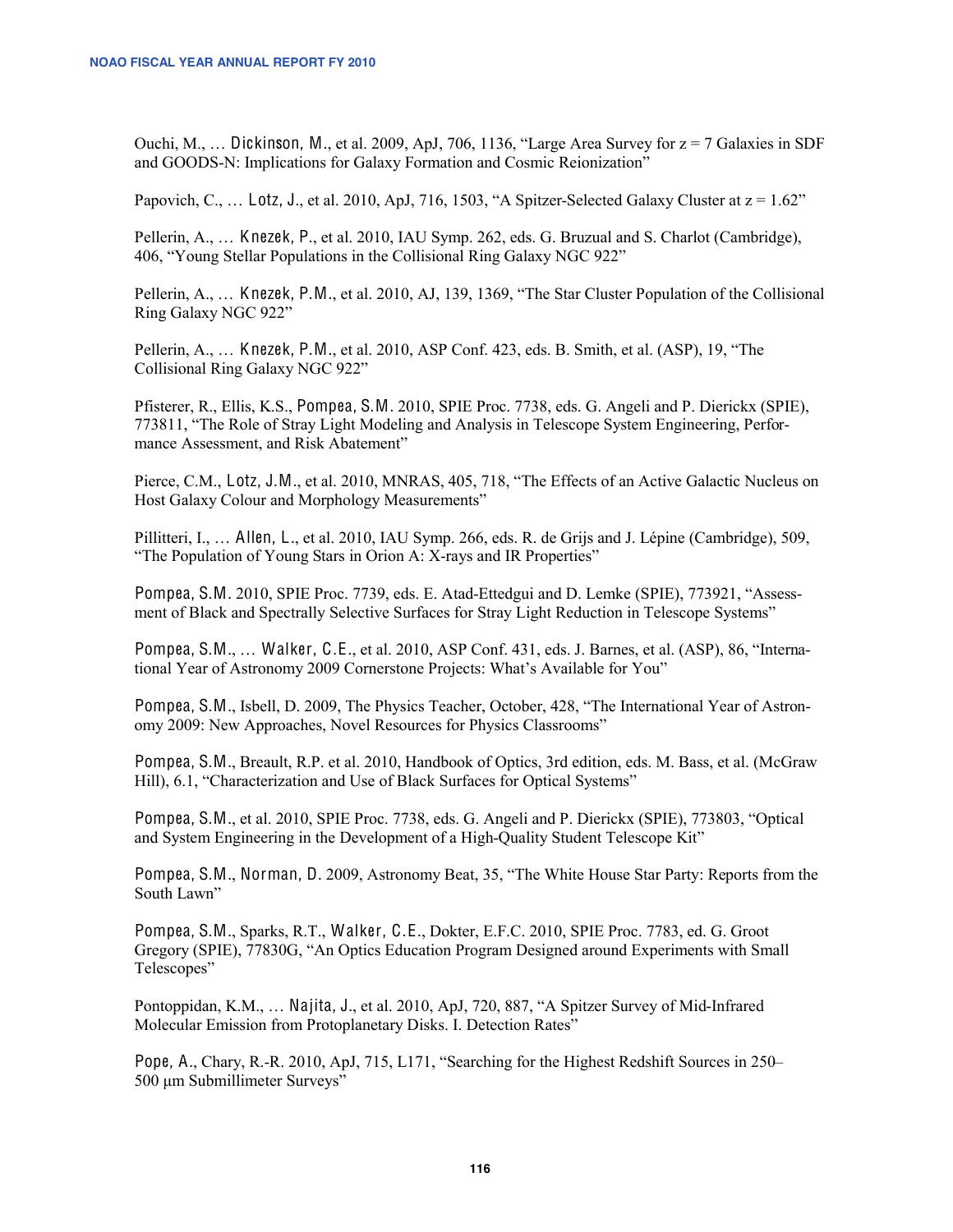Probst, R.G., Abbott, T.M., ... Gregory, B., et al. 2010, SPIE Proc. 7735, ed. I. McLean, S. Ramsay, H. Takami (SPIE), 77353Z, "There and Back Again: Sharing a Major Instrument between Hemispheres"

Ram, R.S., Wallace, L., et al. 2010, J. Molec. Spectros., 263, 82, "High Resolution Emission Spectroscopy of the  $A^2\Pi - X^2\Sigma$ <sup>+</sup> (Red) System of <sup>12</sup>C<sup>14</sup>N<sup>\*</sup>

Ram, R.S., Wallace, L., Hinkle, K., et al. 2010, ApJS, 188, 500, "Fourier Transform Emission Spectroscopy of the  $A^2\Pi - X^2\Sigma$ <sup>+</sup> (Red) System of <sup>13</sup>C<sup>14</sup>N<sup>2</sup>

Rebull, L., ... Allen, L., ... Strom, S., et al. 2010, ApJS, 186, 259, "The Taurus Spitzer Survey: New Candidate Taurus Members Selected Using Sensitive Mid-Infrared Photometry"

Reddy, N. 2009, ASP Conf. 419, eds. S. Jogee, et al. (ASP), 313, "A Steep Faint-End Slope of the UV Luminosity Function at  $z \sim 2-3$ : Implications for the Missing Stellar Mass Problem"

Reddy, N.A., et al. 2010, ApJ, 712, 1070, "Dust Obscuration and Metallicity at High Redshift: New Inferences from UV, H $\alpha$ , and 8  $\mu$ m Observations of  $z \sim 2$  Star-Forming Galaxies"

Retzlaff, J., ... Dickinson, M., et al. 2010, A&A, 511, A50, "The Great Observatories Origins Deep Survey. VLT/ISAAC Near-Infrared Imaging of the GOODS-South Field"

Rhoads, J.E., ... Probst, R., et al. 2010, SPIE Proc. 7735, eds. I. McLean, S. Ramsay, H. Takami (SPIE), 77356C, "Multiband Filters for Near-Infrared Astronomical Applications"

Ridgway, S., ... Saha, A., ... Claver, C., et al. 2010, SPIE Proc. 7737, eds. D.R. Silva, A. Peck, B.T. Soifer (SPIE), 77370Z, "Simulation of Autonomous Observing with a Ground-Based Telescope: The **LSST** Experience"

Ridgway, S.T., et al. 2010, SPIE Proc. 7734, eds. W. Danchi, F. Delplancke, J. Rajagopal (SPIE), 77340B, "Adaptive Optics for the CHARA Array II"

Ridgway, S.T., Hinkle, K.H. 2010, SPIE Proc. 7735, eds. I. McLean, S. Ramsay, H. Takami (SPIE), 77356Z, "Fourier Transform Spectroscopy on Very Large Telescopes"

Riedel, A.R., ... Subasavage, J.P., et al. 2010, AJ, 140, 897, "The Solar Neighborhood. XXII. Parallax Results from the CTIOPI 0.9 m Program: Trigonometric Parallaxes of 64 Nearby Systems with  $0''.5 \leq \mu \leq 1''.0 \text{ yr}^{-1}$ "

Robotham, A., Phillipps, S., De Propris, R. 2010, MNRAS, 403, 1812, "The Variation of the Galaxy Luminosity Function with Group Properties"

Rowe, J.F., ... Howell, S.B., et al. 2010, ApJ, 713, L150, "Kepler Observations of Transiting Hot Compact Objects"

Rujopakarn, W., ... Jannuzi, B.T., ... Dey, A., et al. 2010, ApJ, 718, 1171, "The Evolution of the Star Formation Rate of Galaxies at  $0.0 \le z \le 1.2$ "

Sand, D., ... Saha, A., et al. 2009, ApJ, 704, 898, "The Star Formation History and Extended Structure of the Hercules Milky Way Satellite"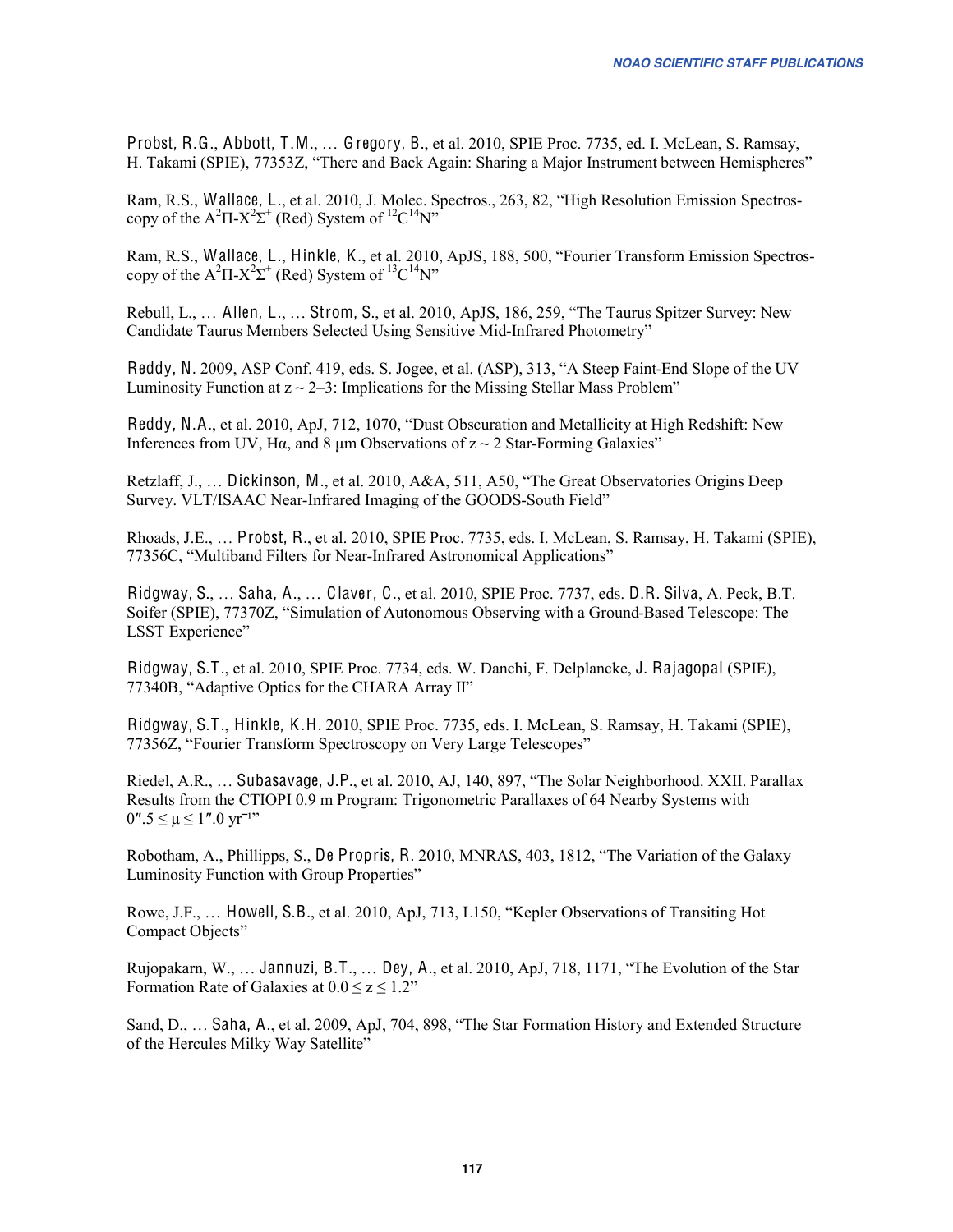Sargent, M., ... Kartaltepe, J., et al. 2010, ApJS, 186, 341, "The VLA-COSMOS Perspective on the Infrared-Radio Relation. I. New Constraints on Selection Biases and the Non-Evolution of the Infrared/Radio Properties of Star-Forming and Active Galactic Nucleus Galaxies at Intermediate and High Redshift"

Sargent, M.T., ... Kartaltepe, J., et al. 2010, ApJ, 714, L190, "No Evolution in the IR-Radio Relation for IR-Luminous Galaxies at  $z < 2$  in the COSMOS Field"

Sawyer, D.G., ... Howell, S.B., et al. 2010, SPIE Proc. 7735, eds. I. McLean, S. Ramsay, H. Takami (SPIE), 77353A, "A New Image Acquisition System for the Kitt Peak National Observatory Mosaic-1 Imager"

Schaefer, G., ... Ridgway, S.T., et al. 2010, Revista Mexicana de Astronomia y Astrofísica Conference Series, 38, 107, "Modeling the Disk of  $\zeta$  Tau Using the CHARA Array"

Schneider, D.P., ... Boroson, T.A., et al. 2010, AJ, 139, 2360, "The Sloan Digital Sky Survey Quasar Catalog. V. Seventh Data Release"

Schuler, S.C., Plunkett, A.L., King, J.R., Pinsonneault, M.H. 2010, PASP, 122, 766, "Fe I and Fe II Abundances of Solar-Type Dwarfs in the Pleiades Open Cluster"

Schumacher, G., ... Abbott, T.M.C. et al. 2010, SPIE Proc. 7740, ed. N.M. Radziwill, A. Bridger (SPIE), 77402H, "The Blanco Telescope TCS Upgrade"

Schwab, C., Spronck, J.F.P., Tokovinin, A., Fischer, D.A. 2010, SPIE Proc. 7735, ed. I. McLean, S. Ramsay, H. Takami (SPIE), 77354G, "Design of the CHIRON High-Resolution Spectrometer at CTIO"

Seth, A., ... Olsen, K., Blum, R., et al. 2010, Hunting for the Dark: The Hidden Side of Galaxy Formation, eds. V. Debattista and C. Popescu (AIP), 227, "Nuclear Star Clusters & Black Holes"

Seth, A.C., ... Olsen, K., Blum, R.D., et al. 2010, ApJ, 714, 713, "The NGC 404 Nucleus: Star Cluster and Possible Intermediate-Mass Black Hole"

Shaw, R.A., et al. 2010, SPIE Proc. 7740, eds. N. Radziwill and A. Bridger (SPIE), 77400H, "Science Data Ouality Assessment for the Large Synoptic Survey Telescope"

Shaw, R.A., Lee, T.-H., Stanghellini, L., et al. 2010, ApJ, 717, 562, "A Detailed Look at Chemical Abundances in Magellanic Cloud Planetary Nebulae. I. The Small Magellanic Cloud"

Sheen, Y.-K., ... Lotz, J., Olsen, K., Dickinson, M., et al. 2009, AJ, 138, 1911, "Tidal Dwarf Galaxies around a Post-Merger Galaxy, NGC 4922"

Shen, J., ... De Propris, R., Kunder, A., et al. 2010, ApJ, 720, L72, "Our Milky Way as a Pure-Disk Galaxy-A Challenge for Galaxy Formation"

Shi, Y., ... Lotz, J., et al. 2009, ASP Conf. 408, eds. W. Wang, et al. (ASP), 468, "Role of Galaxy Mergers in Cosmic Star Formation History"

Skidmore, W., ... Els, S., et al. 2009, PASP, 121, 1151, "Thirty Meter Telescope Site Testing V: Seeing and Isoplanatic Angle"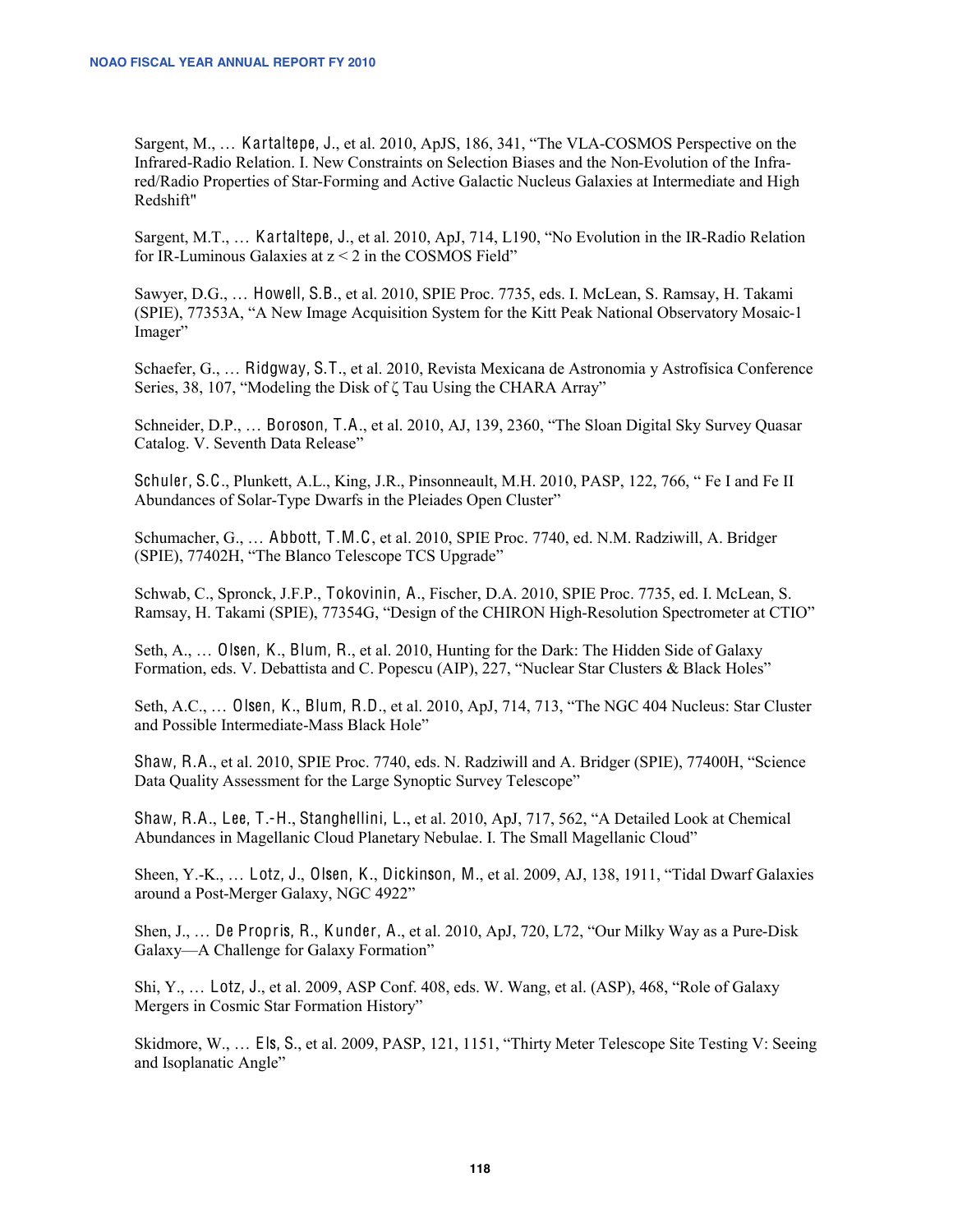Smith, V. 2010, IAU Symp. 265, eds. K. Cunha, M. Spite, B. Barbuy (Cambridge), 476, "A Summary and Some Concluding Remarks"

Smith, V.V. 2010, IAU Symp. 268, eds. C. Charbonnel, et al. (Cambridge), 301, "Observations of Lithium in Red Giant Stars"

Sparks, R.T., Pompea, S.M. 2010, ASP Conf. 431, eds. J. Barnes, et al. (ASP), 389, "GSMT Education: Teaching about Adaptive Optics and Site Selection Using Extremely Large Telescopes"

Sparks, R.T., Pompea, S.M., Walker, C.E. 2010, ASP Conf. 431, eds. J. Barnes, et al. (ASP), 95, "Building on IYA: The Galileoscope Program"

Sparks, R.T., Pompea, S.M., Walker, C.E., Dokter, E.F.C. 2010, SPIE Proc. 7783, ed. G. Groot Gregory (SPIE), 77830C, "Teaching Adaptive Optics Concepts in the High School Classroom Using an Active Engagement, Experimental Approach"

Stanghellini, L., et al. 2010, ApJ, 714, 1096, "The Galactic Structure and Chemical Evolution Traced by the Population of Planetary Nebulae"

Stanke, T.,  $\ldots$  Allen, L., et al. 2010, A&A, 518, L94, "Hier ist wahrhaftig ein Loch im Himmel. The NGC 1999 Dark Globule Is Not a Globule"

Stauffer, J.R., ... Strom, S., et al. 2010, ApJ, 719, 1859, "Debris Disks of Members of the Blanco 1 Open Cluster"

Steidel, C.C., ... Reddy, N., et al. 2010, ApJ, 717, 289, "The Structure and Kinematics of the Circumgalactic Medium from Far-Ultraviolet Spectra of  $z \sim = 2-3$  Galaxies"

Steinfadt, J.D.R.,  $\ldots$  Howell, S., et al. 2010, ApJ, 716, L146, "Discovery of the Eclipsing Detached Double White Dwarf Binary NLTT 11748"

Still, M., Howell, S.B., et al. 2010, ApJ, 717, L113, "Quiescent Superhumps Detected in the Dwarf Nova V344 Lyrae by Kepler"

Stott, J.P., ... Miller, C.J., et al. 2010, ApJ, 718, 23, "The XMM Cluster Survey: The Build-Up of Stellar Mass in Brightest Cluster Galaxies at High Redshift"

Sturm, B.,  $\ldots$  Najita, J., et al. 2010, A&A, 518, L129, "First Results of the Herschel Key Program 'Dust, Ice and Gas In Time' (DIGIT): Dust and Gas Spectroscopy of HD 100546"

Subasavage, J.P., ... Smith, R.C., et al. 2010, SPIE Proc. 7737, ed. D.R. Silva, A. Peck, B.T. Soifer (SPIE), 77371C, "SMARTS Revealed"

Sukhbold, T., Howell, S. 2009, PASP, 121, 1188, "Periodic Variables and Gyrochronology in the Open Cluster NGC 2301"

Szkody, P., ... Campbell, R.K., ... Howell, S.B., ... Dealaman, S., et al 2010, ApJ, 716, 1531, "Analyzing the Low State of EF Eridani with Hubble Space Telescope Ultraviolet Spectra"

 $2xkody, P_{1}, \ldots$  Howell, S., et al. 2010, ApJ, 710, 64, "Finding the Instability Strip for Accreting Pulsating White Dwarfs from Hubble Space Telescope and Optical Observations"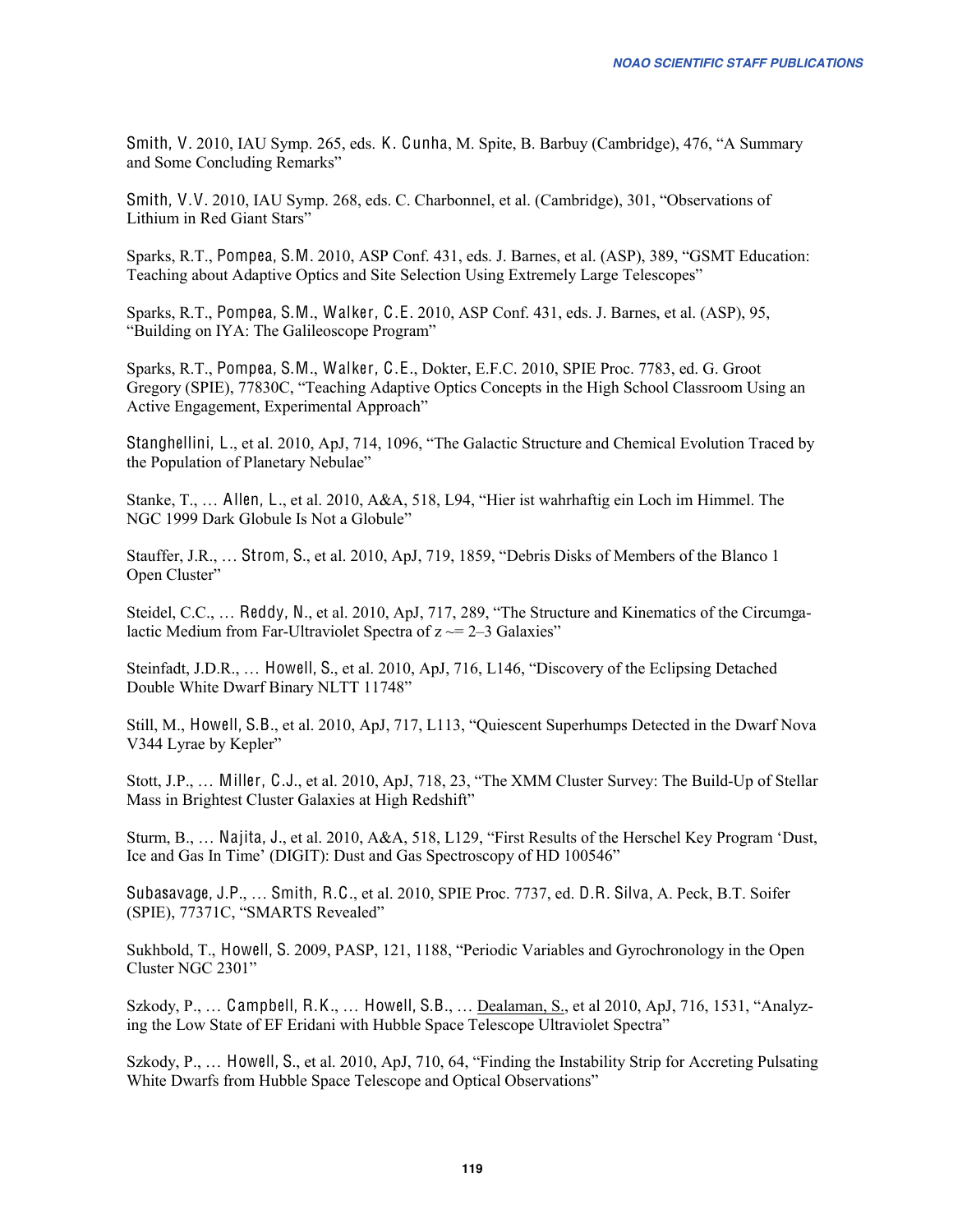ten Brummelaar, T.A., ... Ridgway, S.T., et al. 2010, SPIE Proc. 7734, eds. W. Danchi, F. Delplancke, J. Rajagopal (SPIE), 773403, "An Update on the CHARA Array"

Tokovinin, A. 2010, SPIE Proc. 7733, ed. L.M. Stepp., R. Gilmozzi., Hellen J. Hall (SPIE), 77331N, "Where Is the Surface-Layer Turbulence?"

Tokovinin, A., Mason, B.D., Hartkopf, W.I. 2010, AJ, 139, 743, "Speckle Interferometry at the Blanco and SOAR Telescopes in 2008 and 2009"

Tokovinin, A., Bustos, E., Berdja, A. 2010, MNRAS, 404, 1186, "Near-Ground Turbulence Profiles from Lunar Scintillometer"

Tokovinin, A., Hartung, M., Hayward, T.L. 2010, AJ, 140, 510, "Subsystems in Nearby Solar-Type Wide Binaries"

Tokovinin, A., ... van der Bliek, N., et al. 2010, SPIE Proc. 7736, ed. B.L. Ellerbroek, M. Hart, N. Hubin, P.L. Wizinowich (SPIE), 77363L, "SAM Sees the Light"

Tokunaga, A.T., ... Najita, J., et al. 2010, SPIE Proc. 7735, eds. I. McLean, S. Ramsay, H. Takami (SPIE), 77352C, "Design Concepts for a Mid-Infrared Instrument for the Thirty-Meter Telescope"

Tran, K.-V.H.,  $\ldots$  Lotz, J., et al. 2010, ApJ, 719, L126, "Reversal of Fortune: Confirmation of an Increasing Star Formation-Density Relation in a Cluster at  $z = 1.62$ "

Treister, E., ... Kartaltepe, J., et al. 2010, Science, 328, 600, "Major Galaxy Mergers and the Growth of Supermassive Black Holes in Quasars".

van Kempen, T.A., ... Najita, J., et al. 2010, A&A, 518, L128, "Dust, Ice, and Gas In Time (DIGIT) Herschel Program First Results. A Full PACS-SED Scan of the Gas Line Emission in Protostar DK Chamaeleontis"

Vanzella, E., ... Dickinson, M., et al. 2010, A&A, 513, A20, "The Unusual N IV] -Emitter Galaxy GDS J033218.92-275302.7: Star Formation or AGN-Driven Winds from a Massive Galaxy at  $z = 5.56$ "

Villaver, E., Stanghellini, L., Shaw, R. 2010, The Impact of HST on European Astronomy, ed. F. Macchetto (Springer), 37, "Planetary Nebulae and Their Central Stars in the Magellanic Clouds"

Walker, C.E. 2010, ASP Conf. 431, eds. J. Barnes, et al. (ASP), 383, "Involvement in and Sustainability of the Dark Skies Awareness Programs for the International Year of Astronomy"

Walker, C.E. 2010, Sky and Telescope, 119, 86, "Our Light or Starlight?"

Walker, C.E.,  $\ldots$  Pompea, S.M., et al. 2010, ASP Conf. 431, eds. J. Barnes, et al. (ASP), 103, "Building on IYA: The Dark Skies Awareness Program"

Walker, C.E., Pompea, S.M., Sparks, R.T. 2010, SPIE Proc. 7783, ed. G. Groot Gregory (SPIE), 77830H, "Teaching Illumination Engineering Using Light Pollution Education Kits"

Werk, J., ... Knezek, P.M., ... Smith, R.C., et al. 2010, AJ, 139, 279, "Outlying H II Regions in H I-Selected Galaxies"